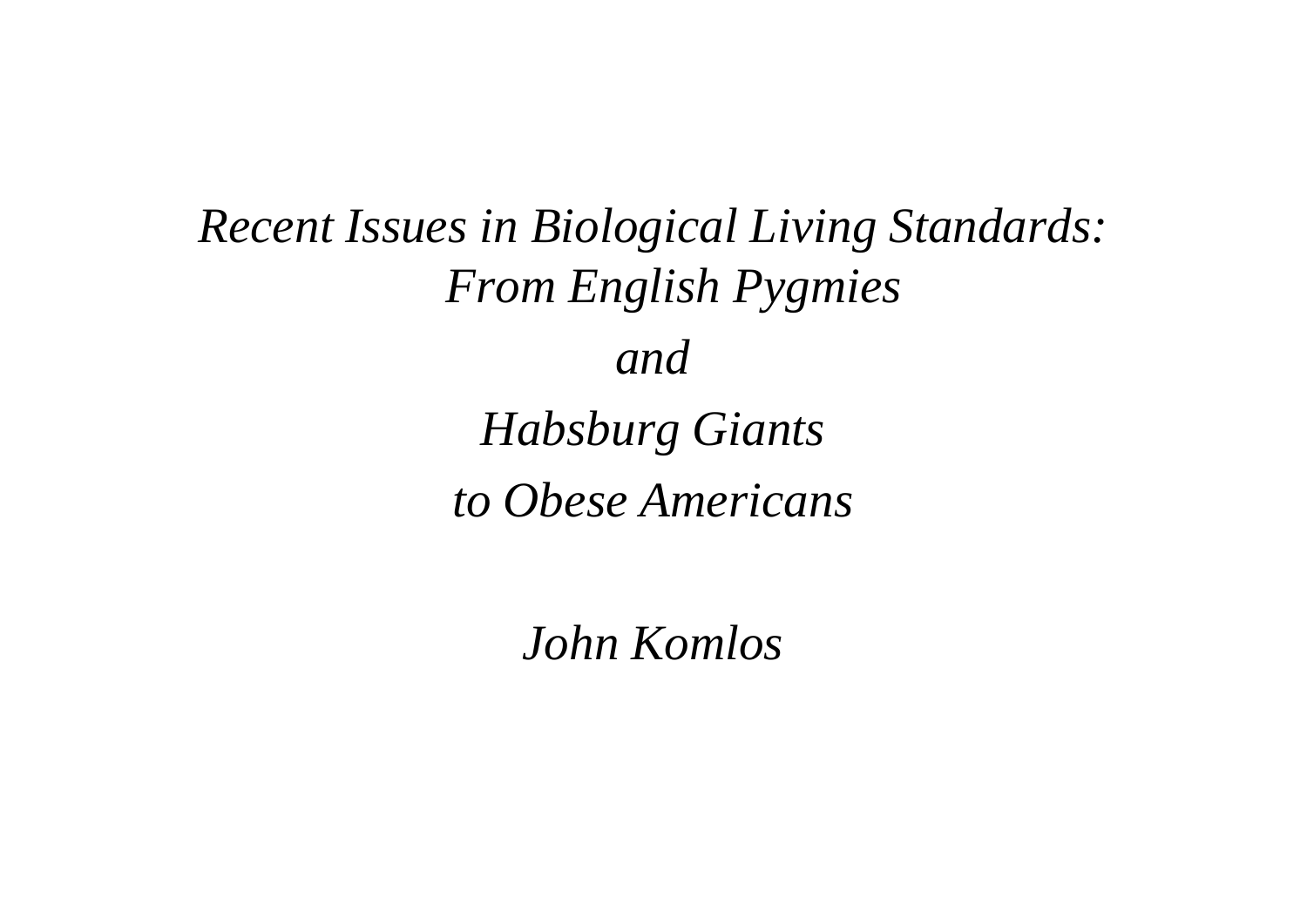#### **Deficiencies of the Conventional Measure of the Standard of Living**

**(or Why Other Indicators of Well Being are Useful)** 

- **1) Problems of Aggregation of Utility a) Among Households b) For Households over time**
- **2) Distribution of Goods within Household is not considered**
- **3) Utility is not measured directly. Income is an input into utility production. It is a proxy measure. Health, happiness, height, mortality are an outcome measure.**
- **4) Real Income information is** *often* **unavailable or measured inaccurately.**
- **5) Intertemporal substitution of income is possible, but health is not.**
- **6) Interdependent preferences for goods. This is less the case for health**
- **7) Time inconsistency: One can change one's mind about past preferences, but one cannot reverse all health outcomes.**
- **8) Consumption skills vary in the population. Hence, a dollar income can purchase different levels of utility in different people.**
- **9) One does not determine one's own health entirely. Lifetime health is determined to a considerable extent in childhood, hence by parents, not for oneself.**
- **10) Markets do not exist for all aspects of Health a) For example, trade in human organs legally constrained c) Vector of prices do not exist for health. Also, there are no future prices, even if there is insurance.**
- **11) Incomplete knowledge of determinants of health outcomes. Hence, there is uncertainty about outcomes. People unable to judge risk**
- **12) Externalities are disregarded in GNP accounts**
- **13) Pain and Pleasure are not symmetric**
- **14) Human Beings are Sentient, there is a human right to health.**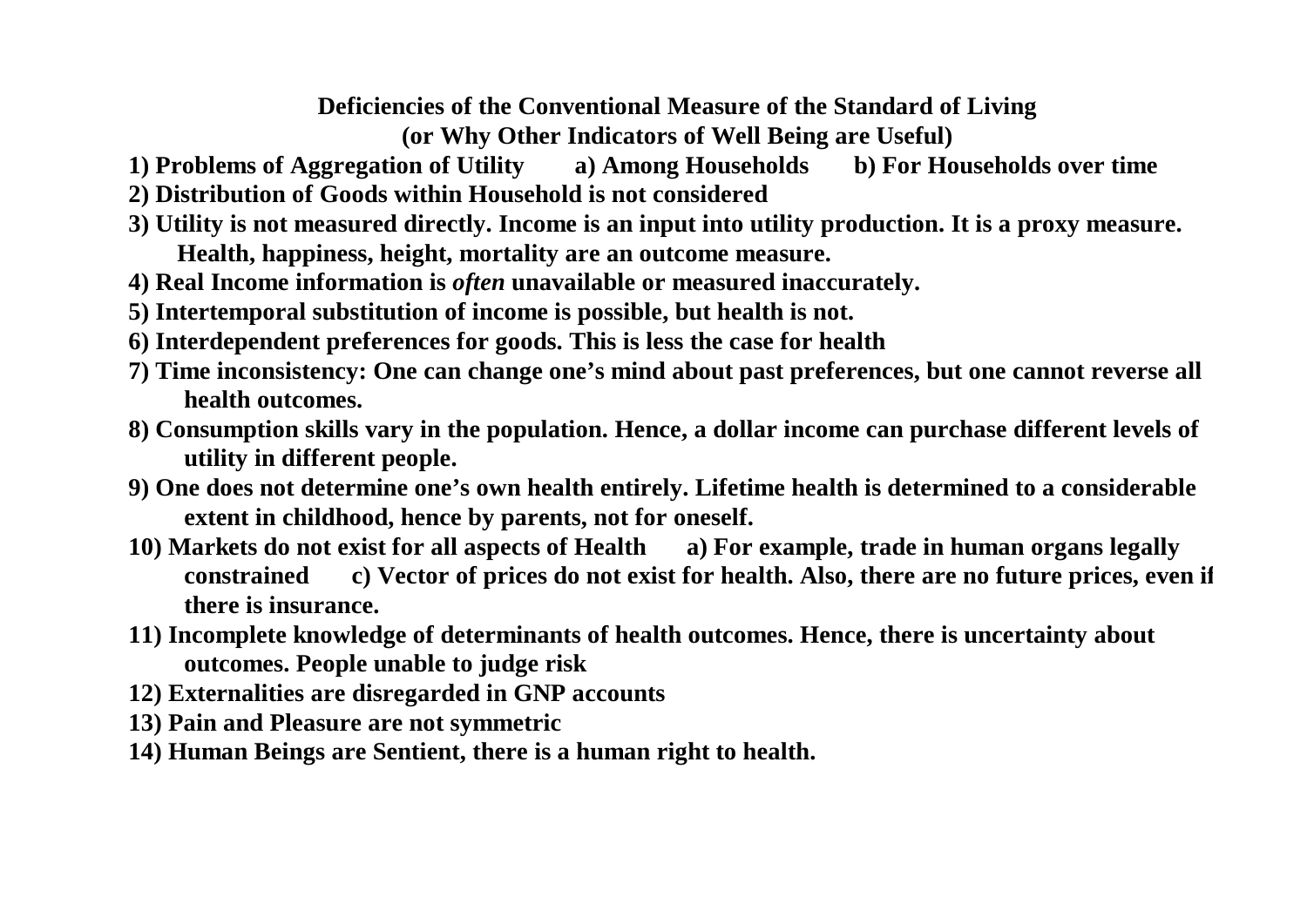**Determinants of Physical Stature by Age in a Population**

$$
H_x = H_{\text{min}} + \int_{age=0}^{x} g[Y_t, Z_t, W_t, D_t, \sigma_t, \theta_t] dt < H_{\text{max}}
$$

 $H_x$  = Physical stature at age =  $x$ ; For  $x < 25$ . **Define:** 

**Y<sub>t</sub> = Real income (Social Status, education, occupation)** 

 $\mathsf{Z}_\mathsf{t}$  = Price of nutrients relative to all other goods  $\langle \mathsf{P}_\mathsf{f}$ /P<sub>aog</sub> }

 $P_f$  = Price of nutrients

P*aog* **= Price of all other goods** 

W<sub>i</sub> = work effort

D<sub>i</sub> = epidemiological environment, Medical System

σ*<sup>t</sup>* **= variance of income over time** 

θt**= inequality of income over time** 

Hmin **and** Hmax **are genetically given** 

**With** 
$$
\frac{\partial g}{\partial Y} > 0
$$
,  $\frac{\partial g}{\partial Z} < 0$ ,  $\frac{\partial g}{\partial W} < 0$ ,  $\frac{\partial g}{\partial D} < 0$ ,  $\frac{\partial g}{\partial \sigma} < 0$ ,  $\frac{\partial g}{\partial \theta} < 0$   

$$
\Omega = \int_{age=0}^{x} g[Y_t, Z_t, W_t, D_t, \sigma_t, \theta_t] dt
$$

$$
\Delta H = H_{t=1} - H_{t=0} = \Omega_{t=1} - \Omega_{t=0}
$$

Source: Komlos 1989, p. 29.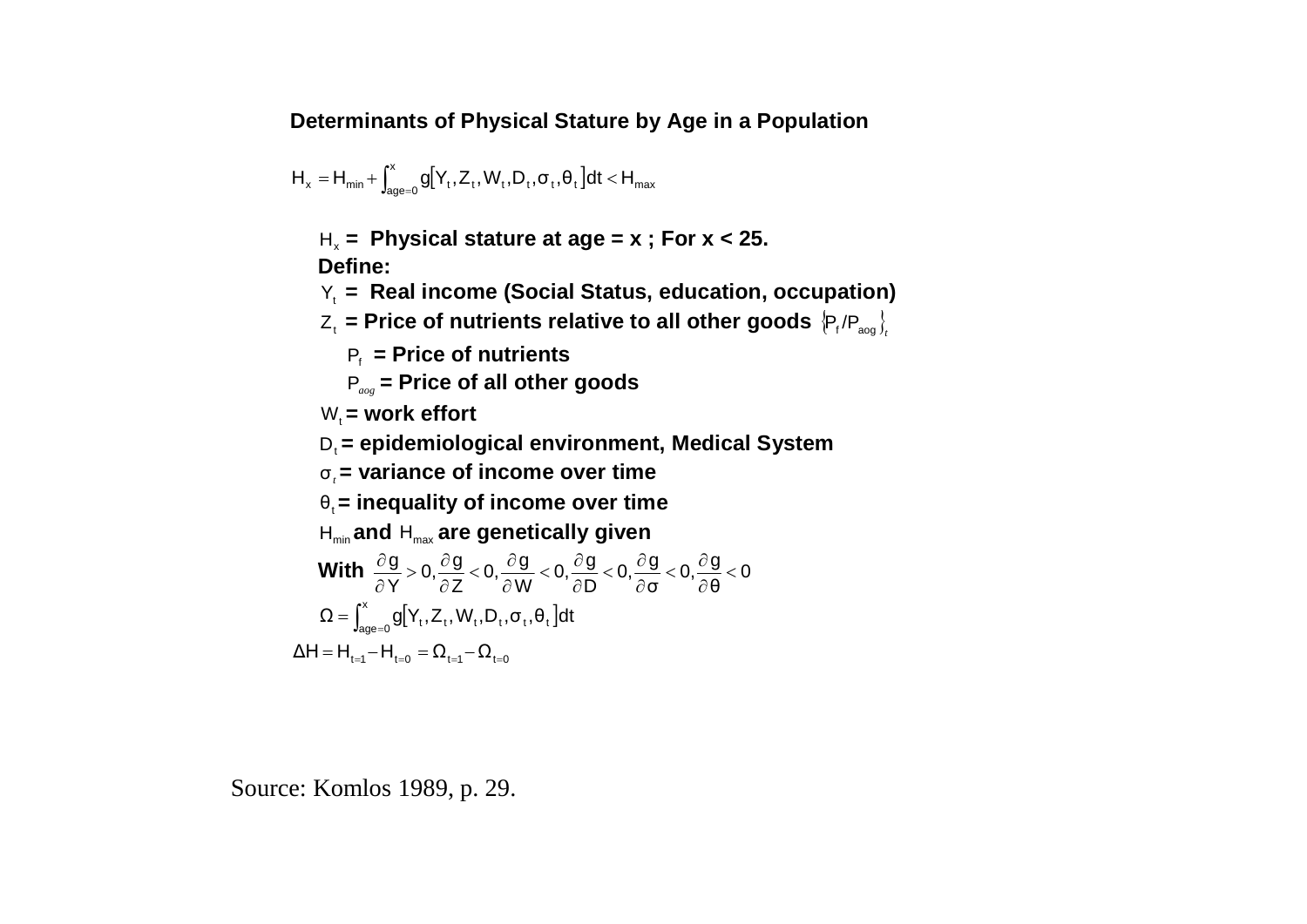

Assertion 1: Always and everywhere class and height are positively correlated. This is true for the 18th c.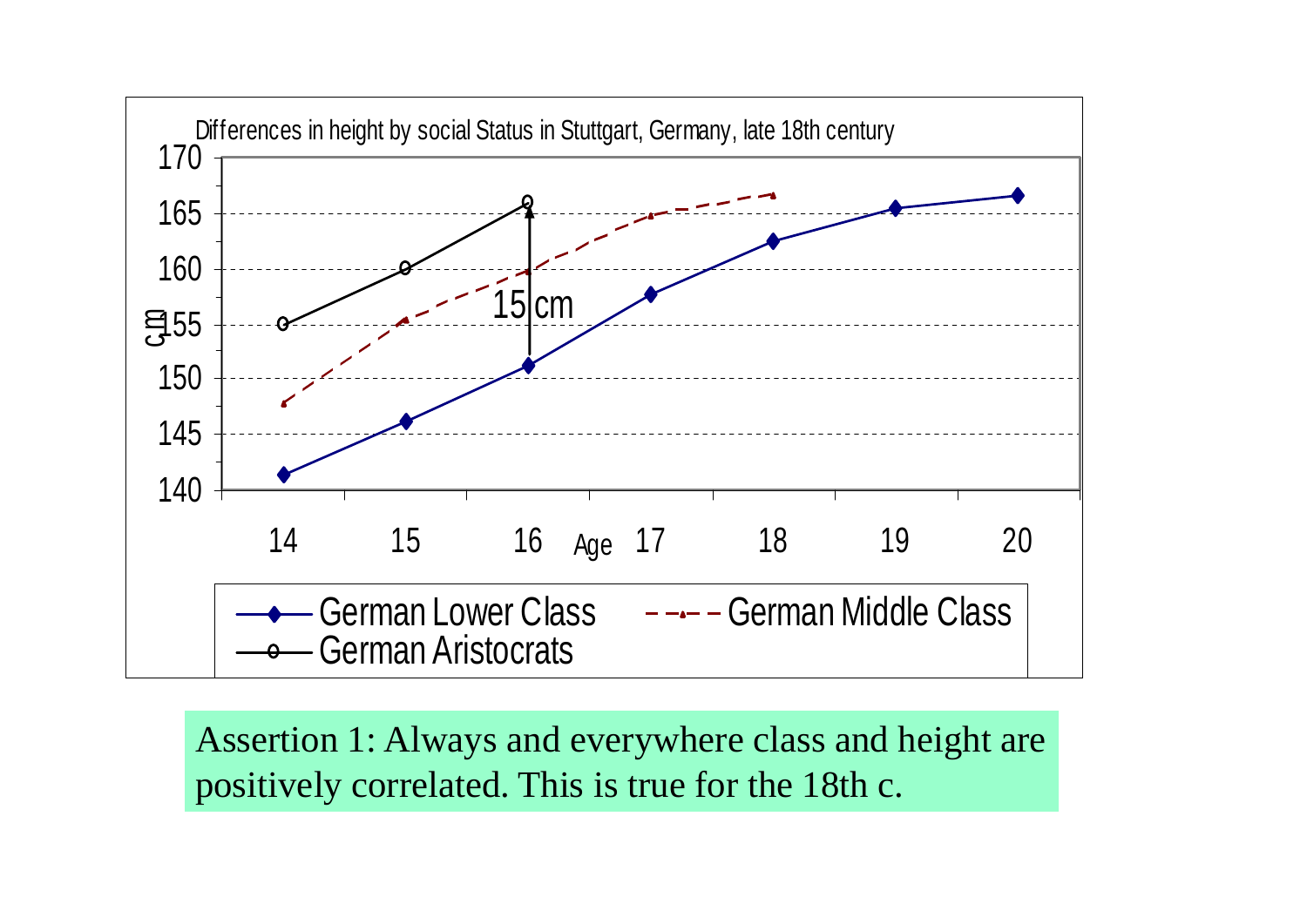

Assertion 1: Always and everywhere class and height are positively correlated. This is true for the 18th c.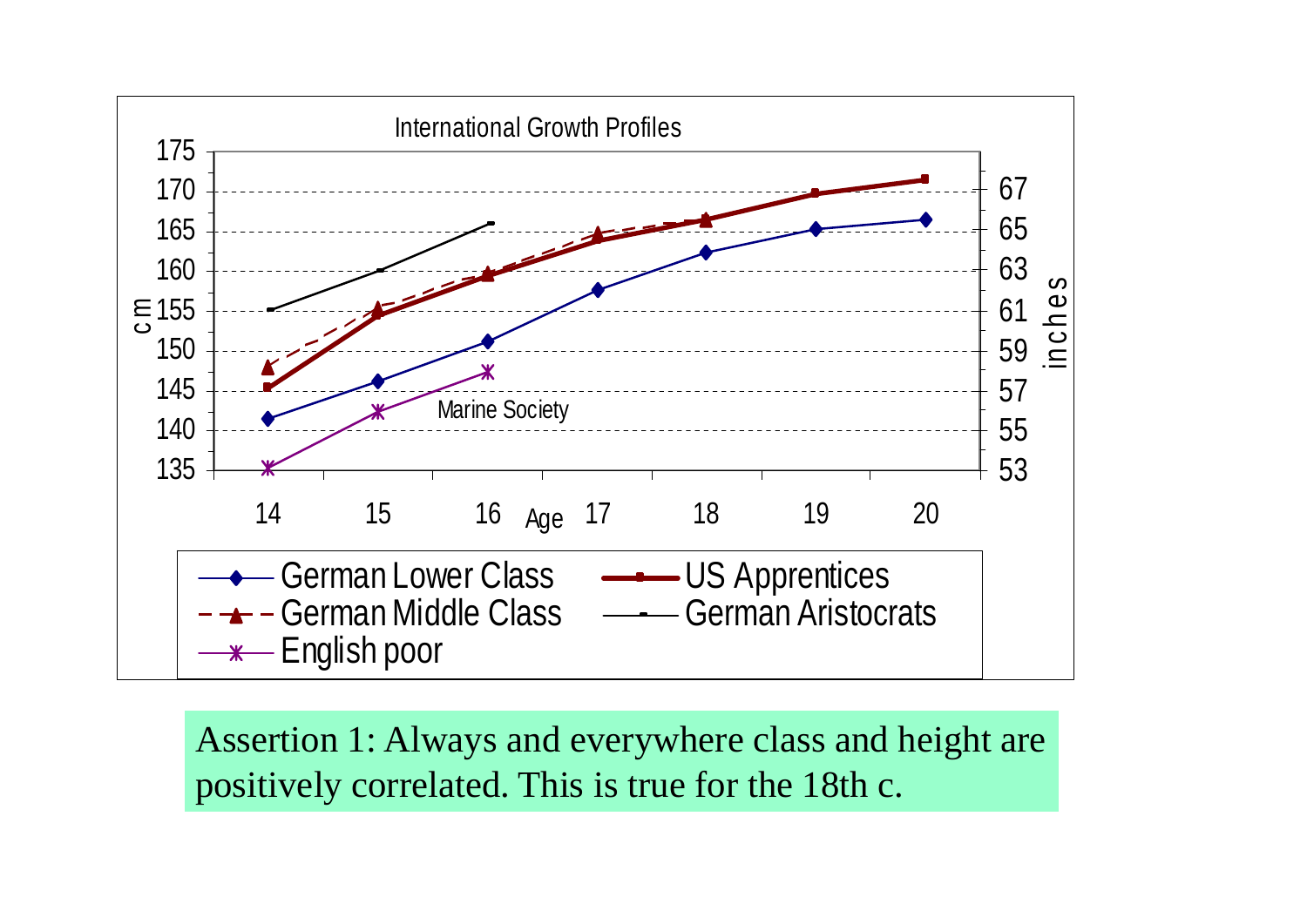

As well as at the end of the 20<sup>th</sup> c. in the German Democratic Republic where you would perhaps least expect it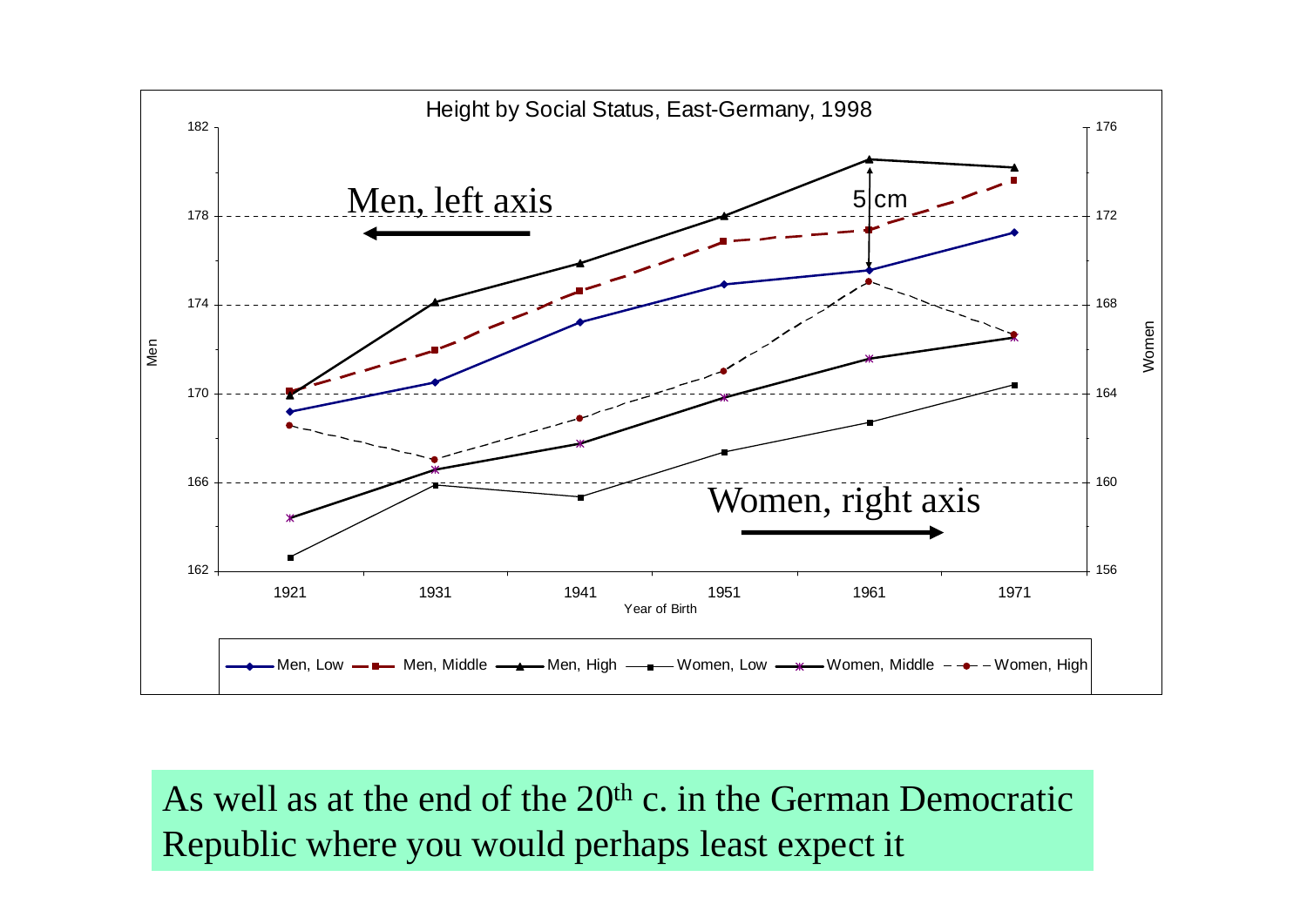

Social inequality in England at the time of the Industrial Revolution is amazing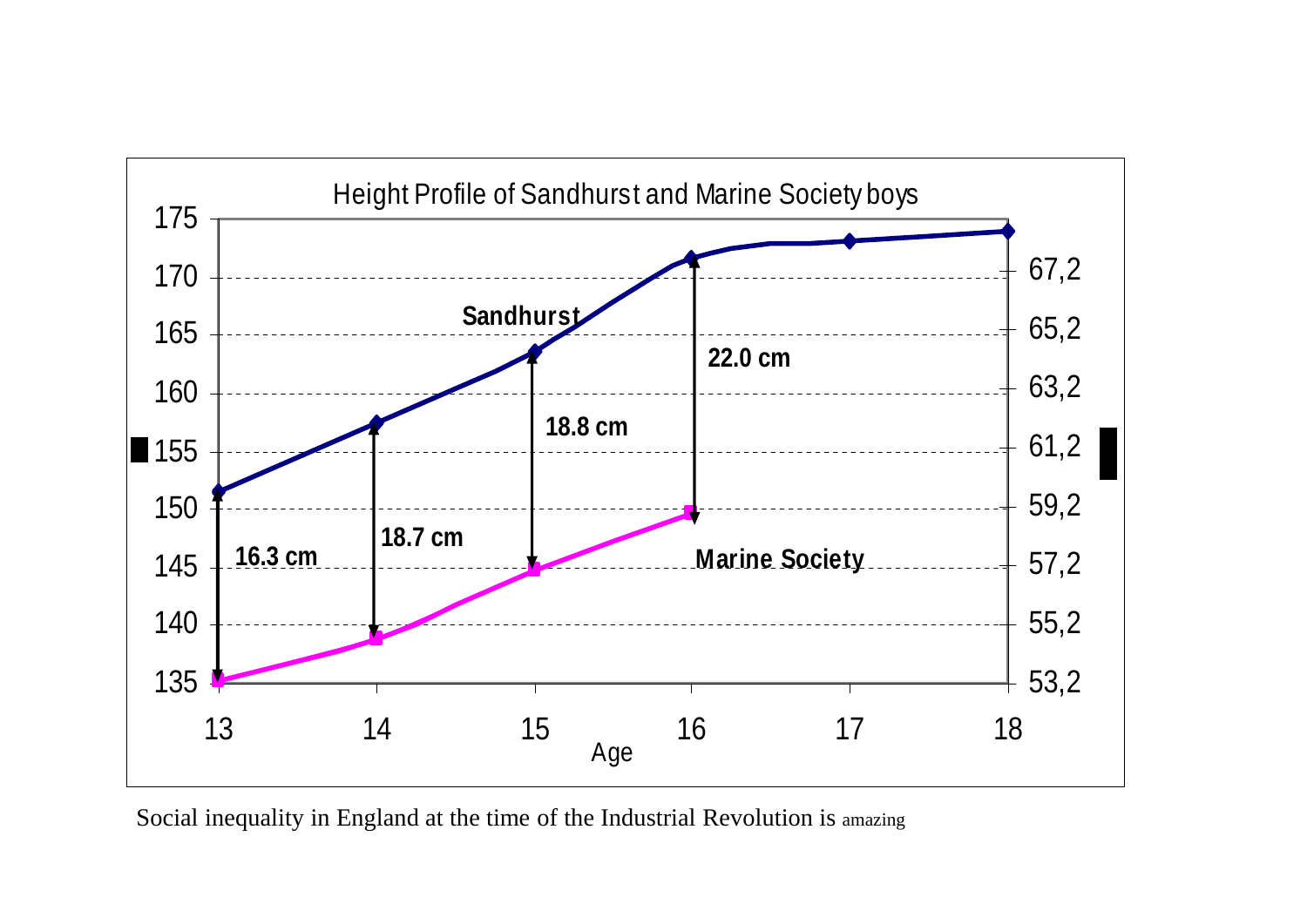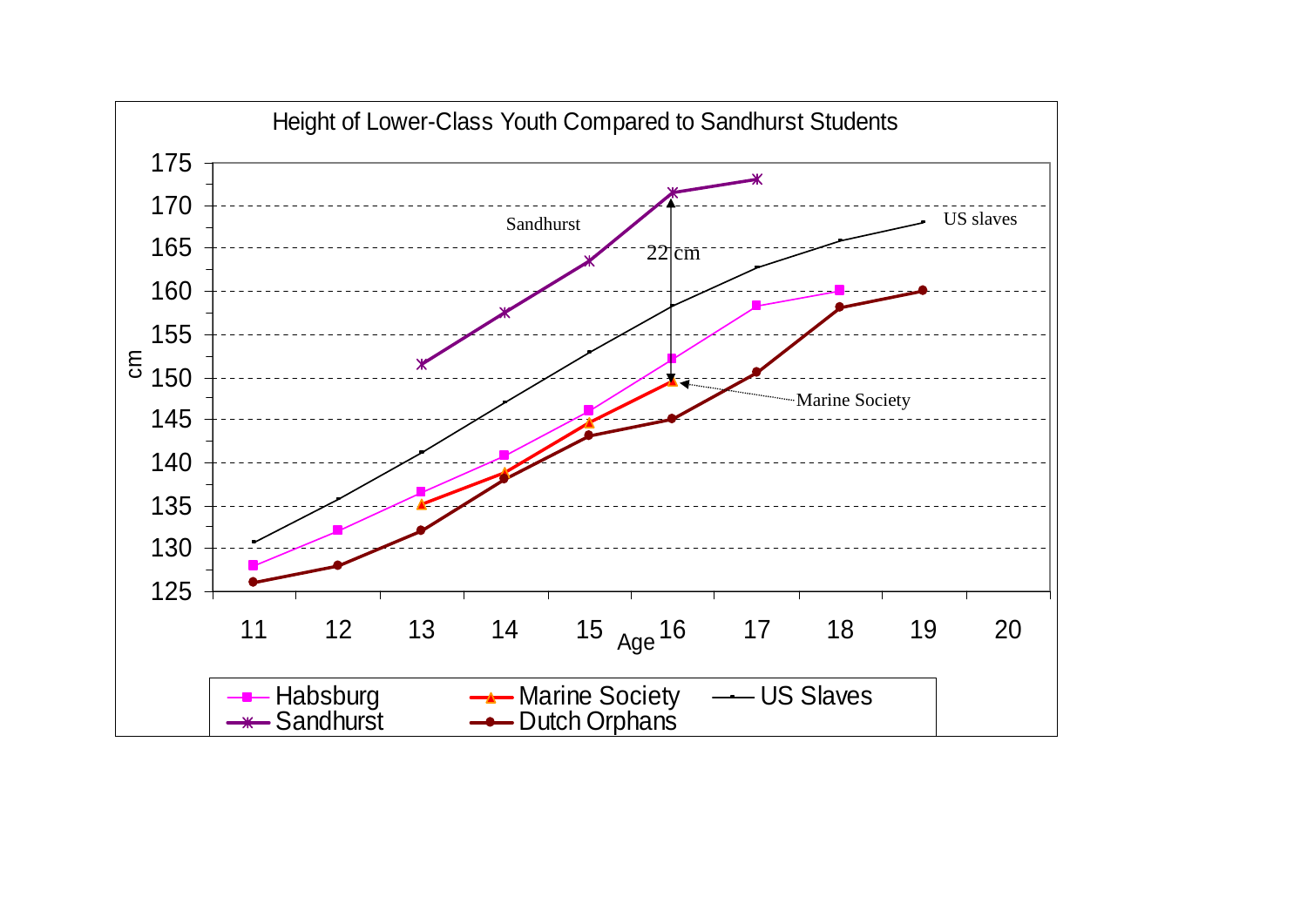

Sandhurst students were tall even among the elites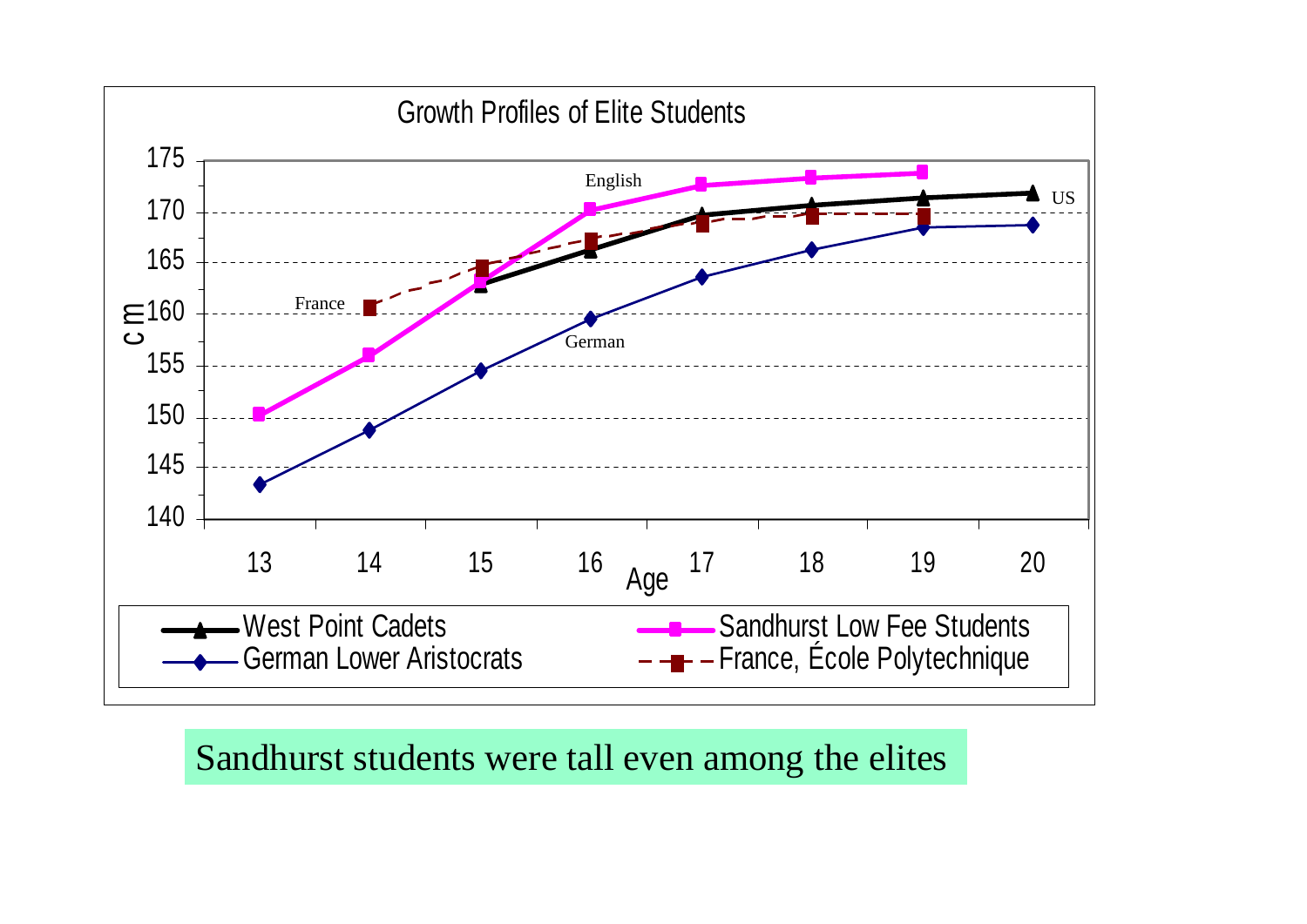

Equaled only by the upper aristocracy of other lands. Note that US elite is not as tall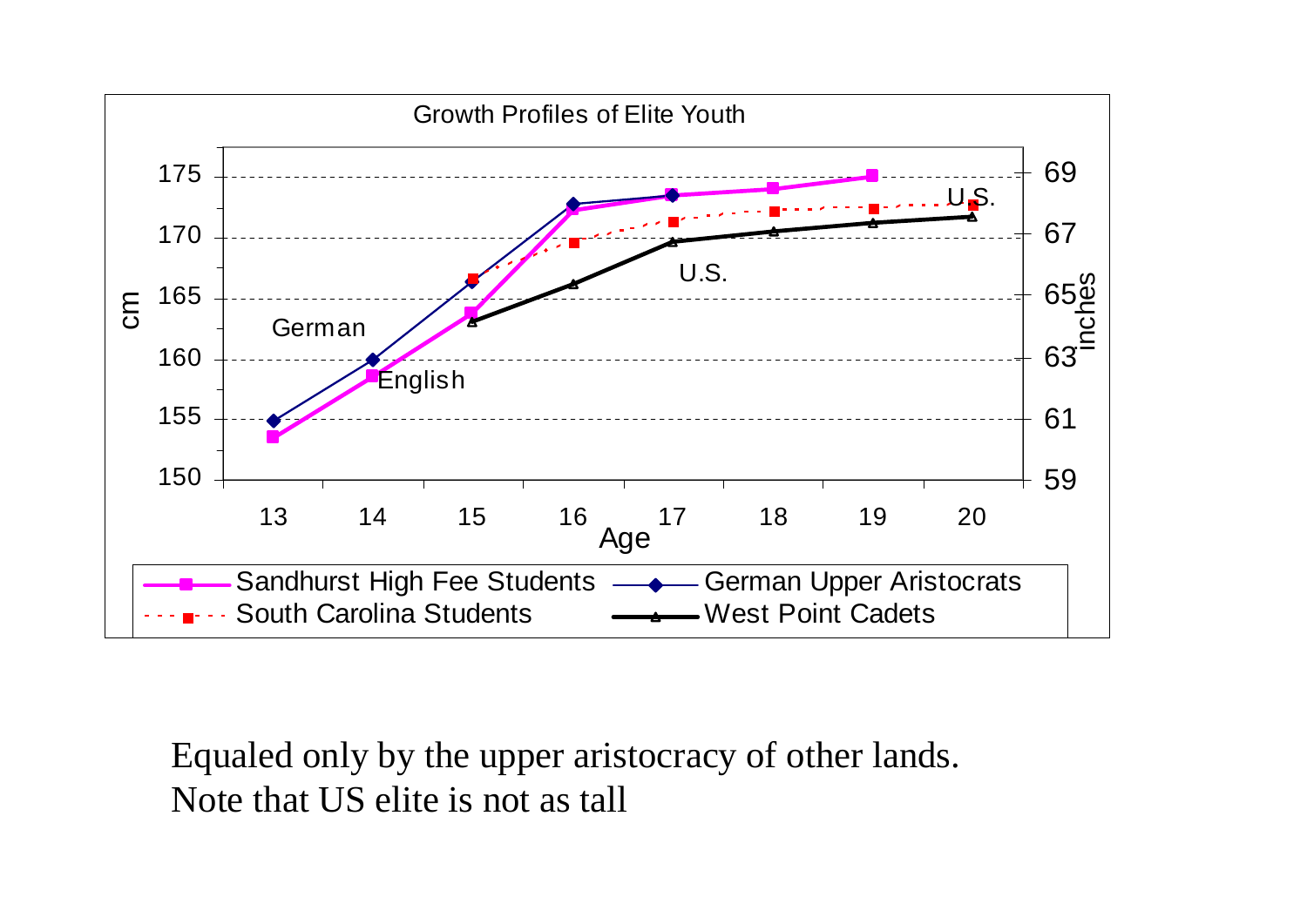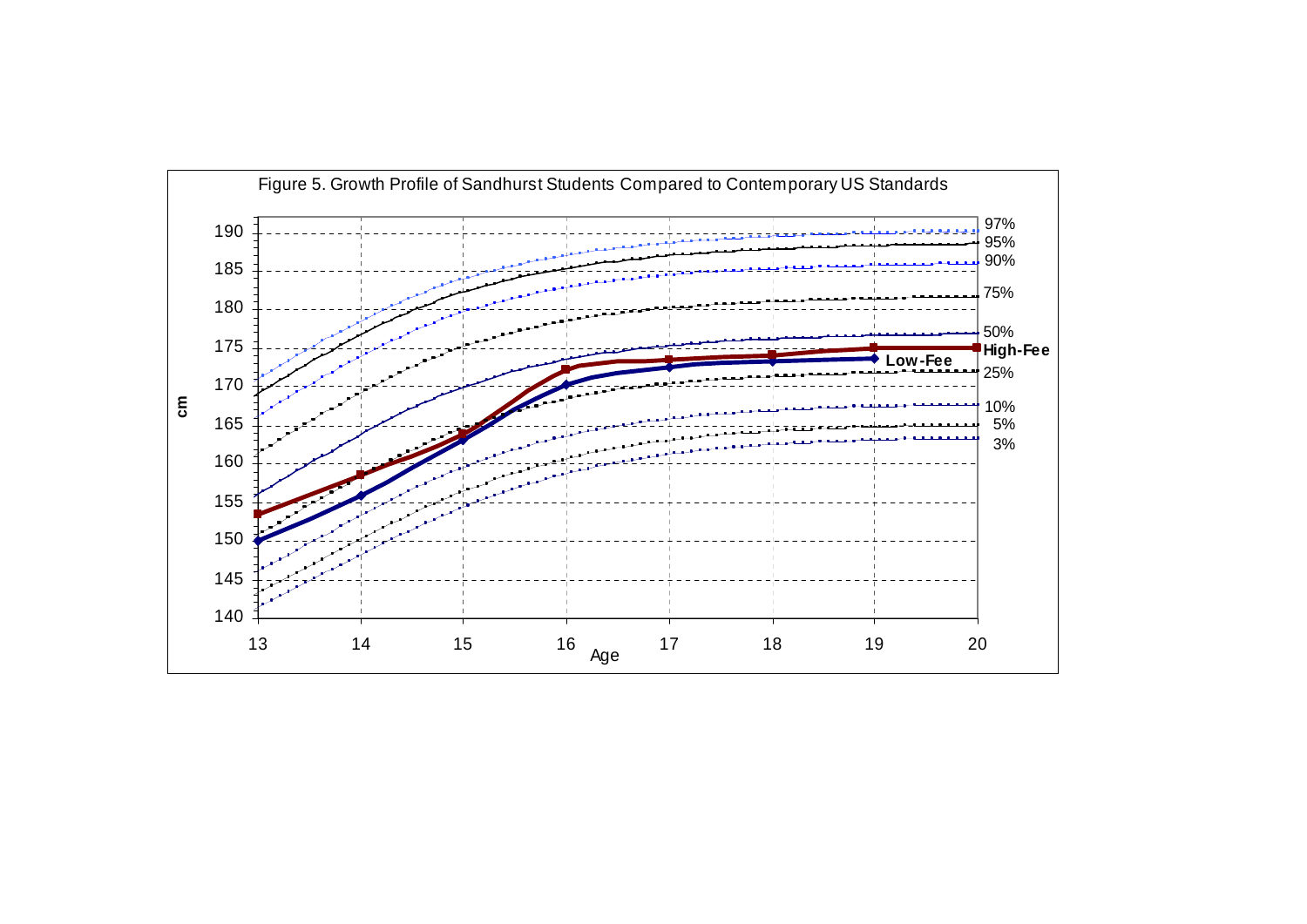

3) Income matters even among the rich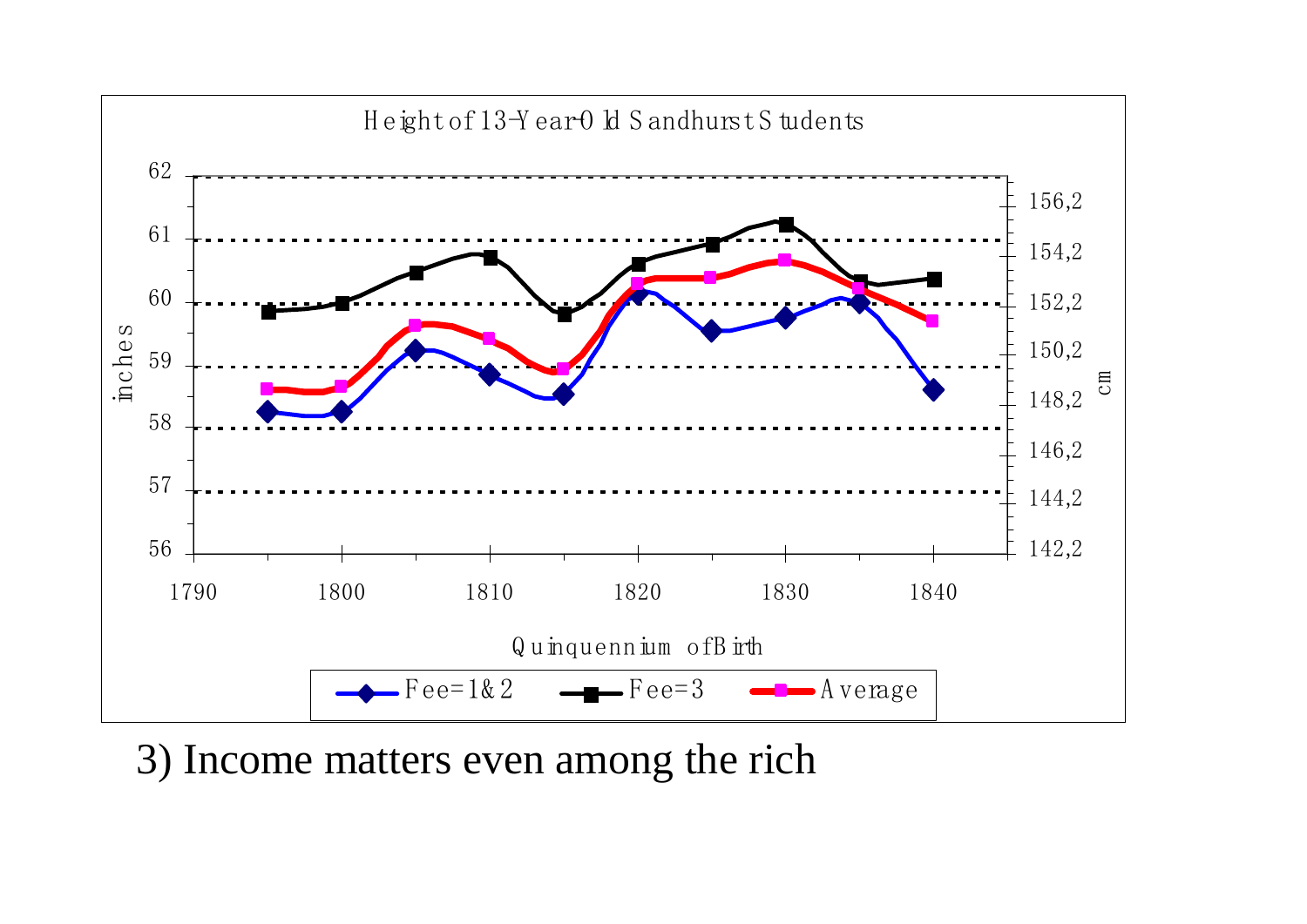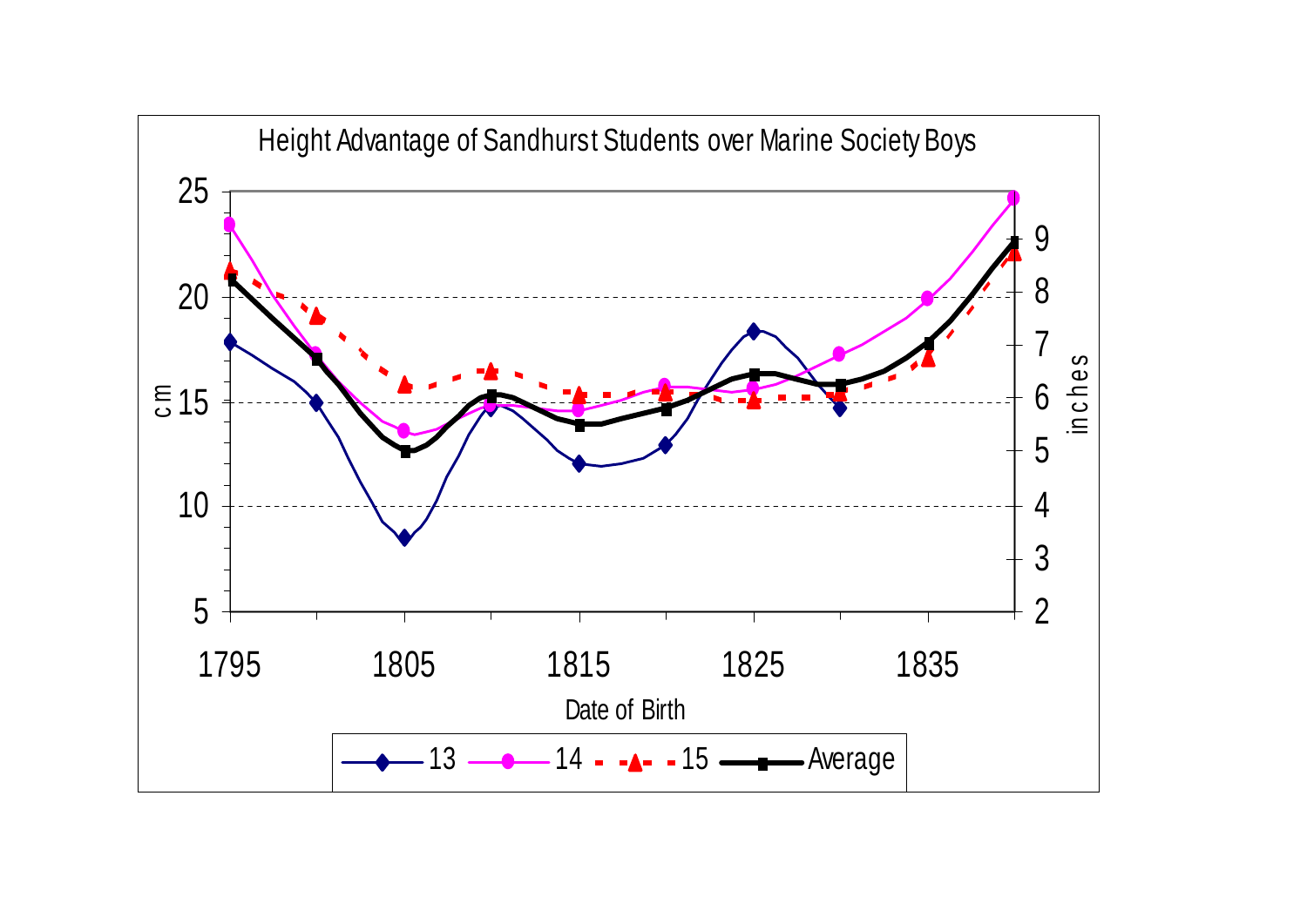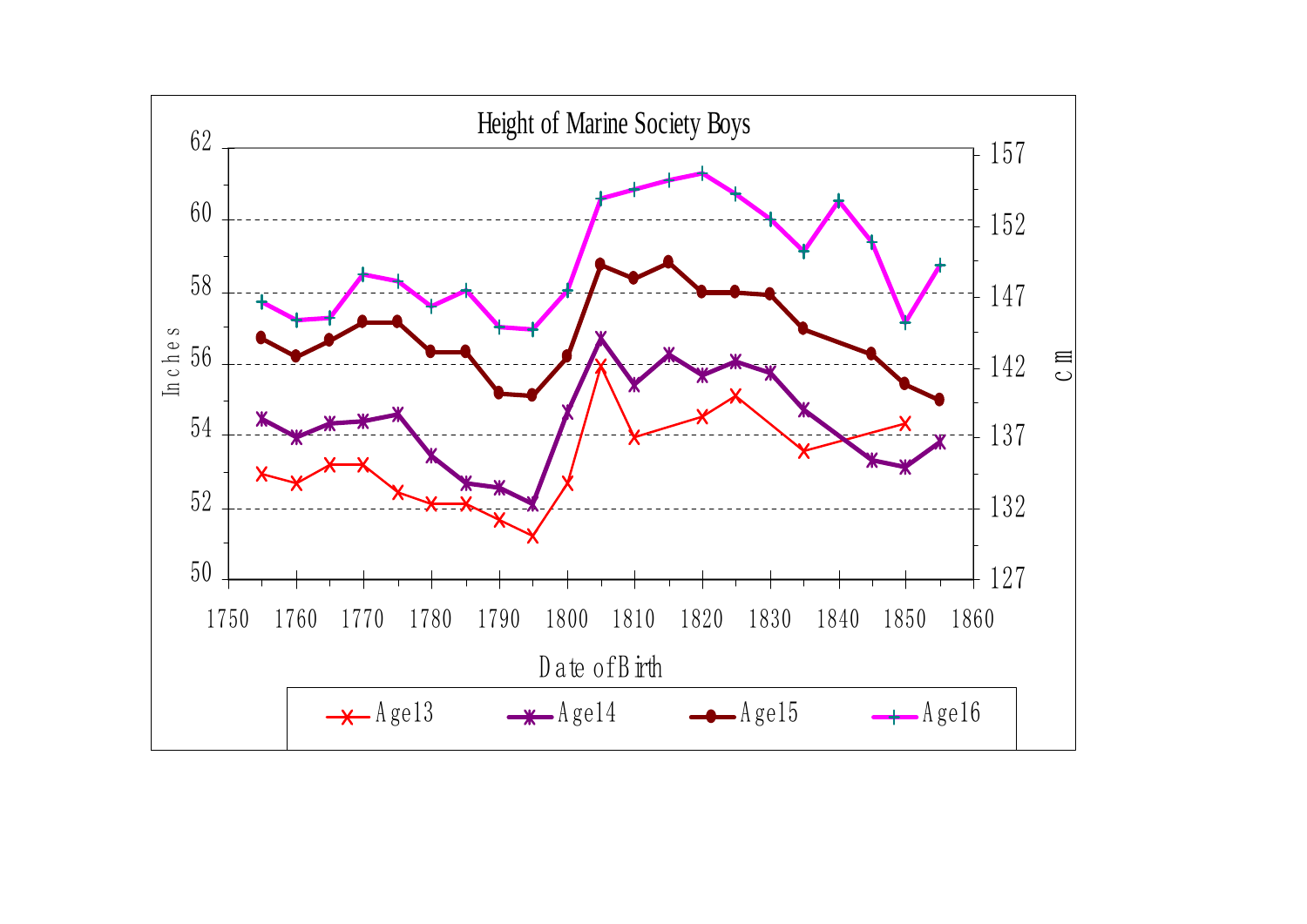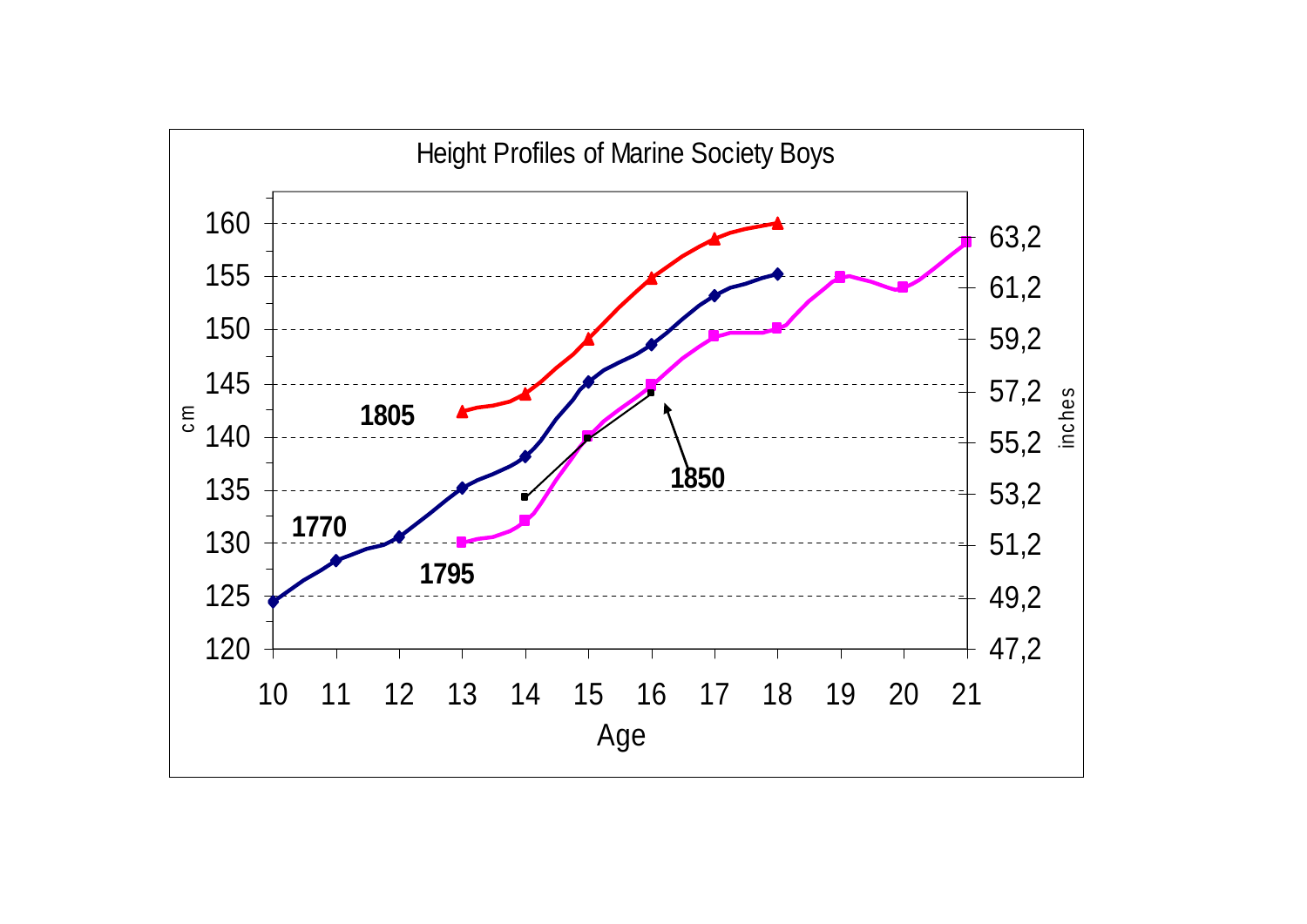Heights decline everywhere in Europe during the 2nd half of the 18th century

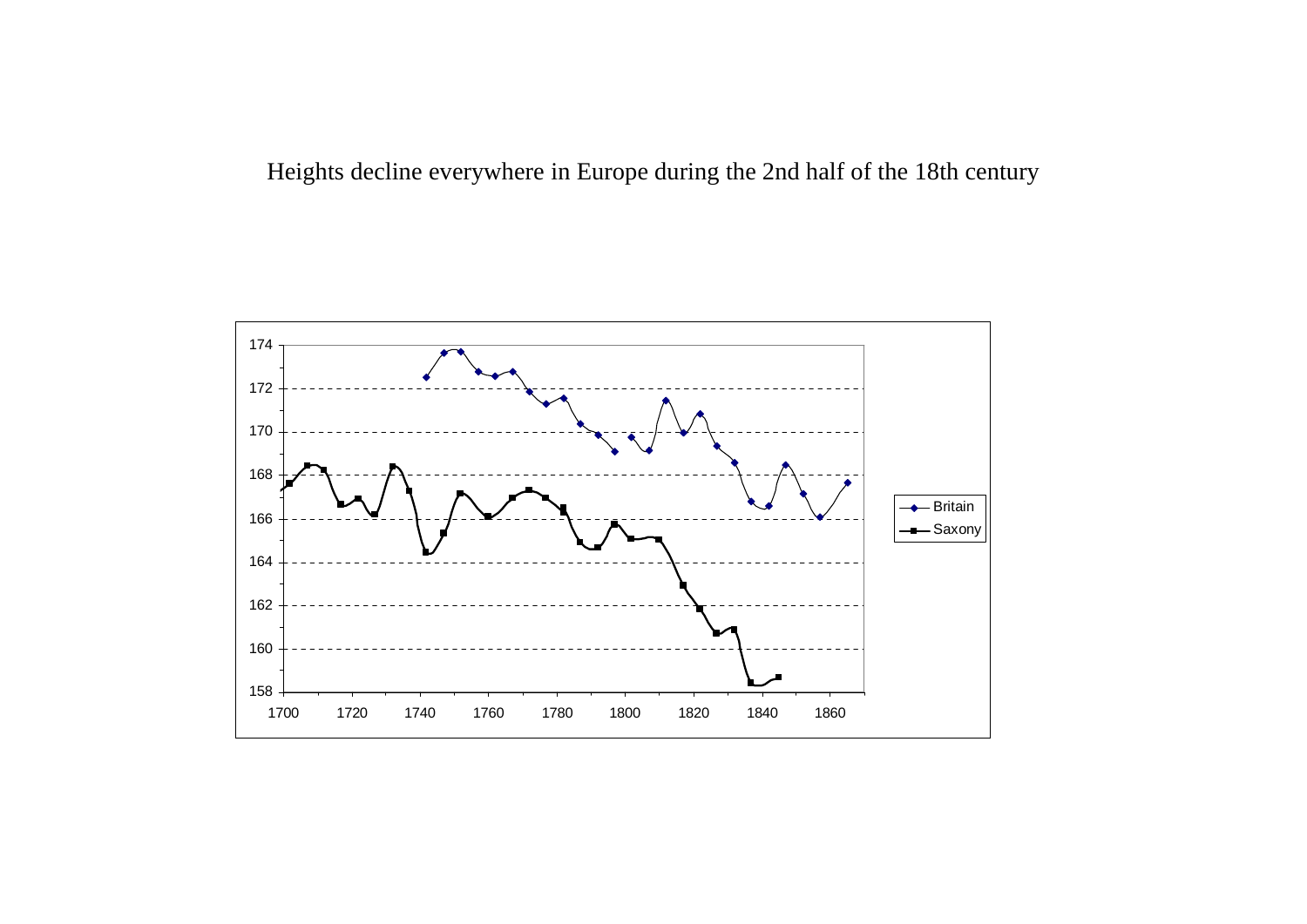

The 17th c. was miserable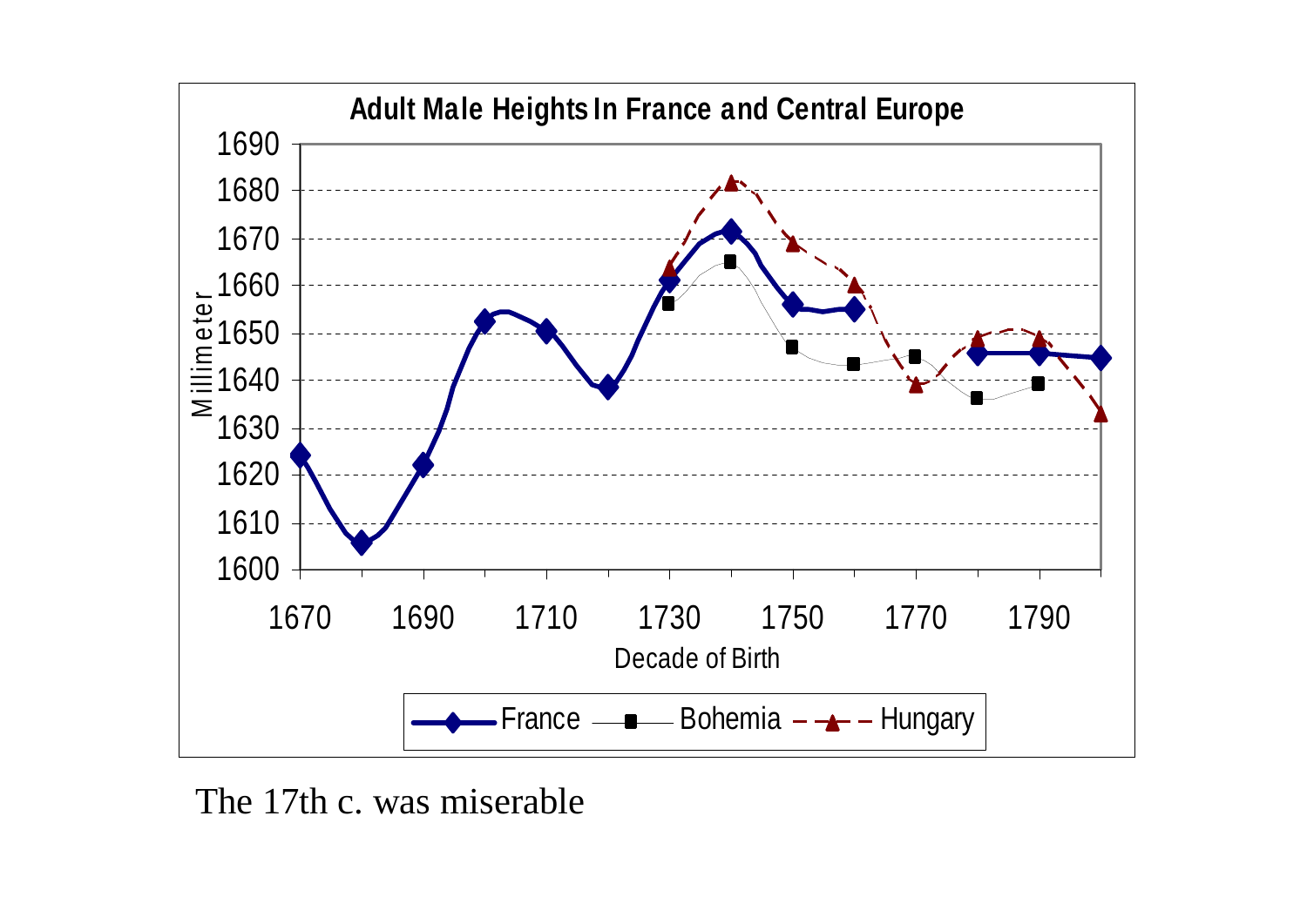

Height Profiles of English Soldiers Shrink during the IR period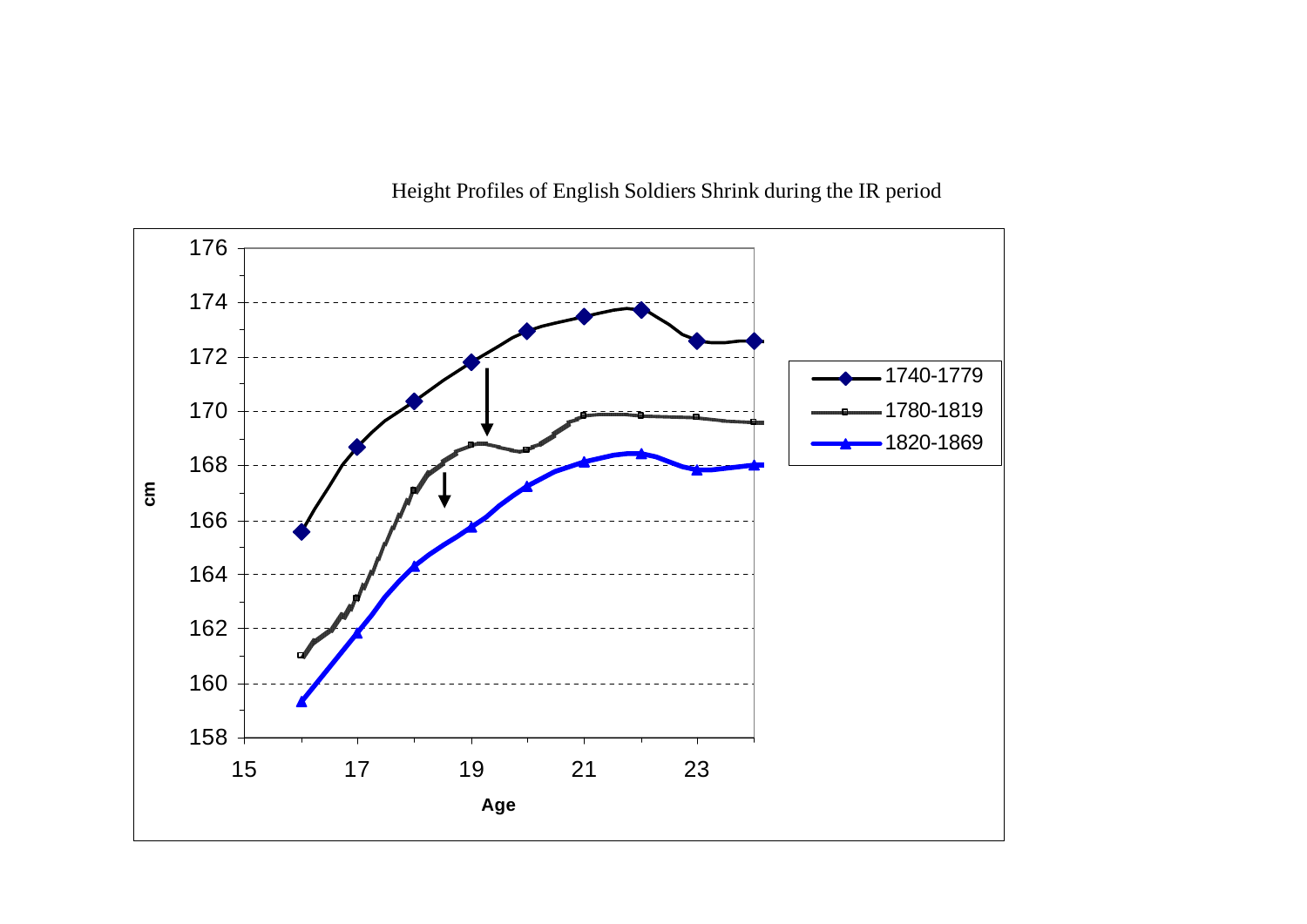# Not surprisingly the well-off are not affected by the adversities Of the late 18th century

![](_page_18_Figure_1.jpeg)

INDEX OF HEIGHT, GERMAN STUDENTS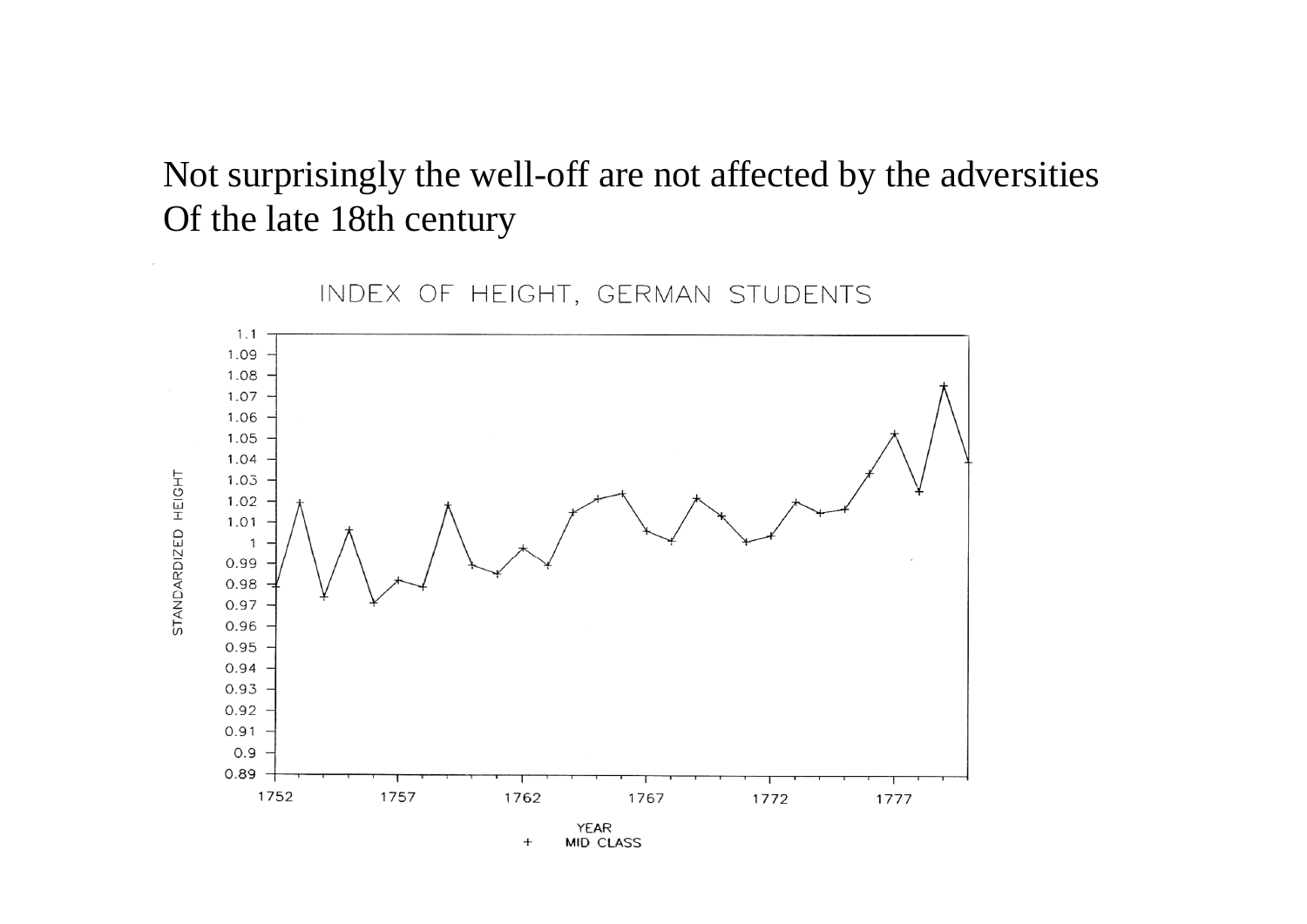![](_page_19_Figure_0.jpeg)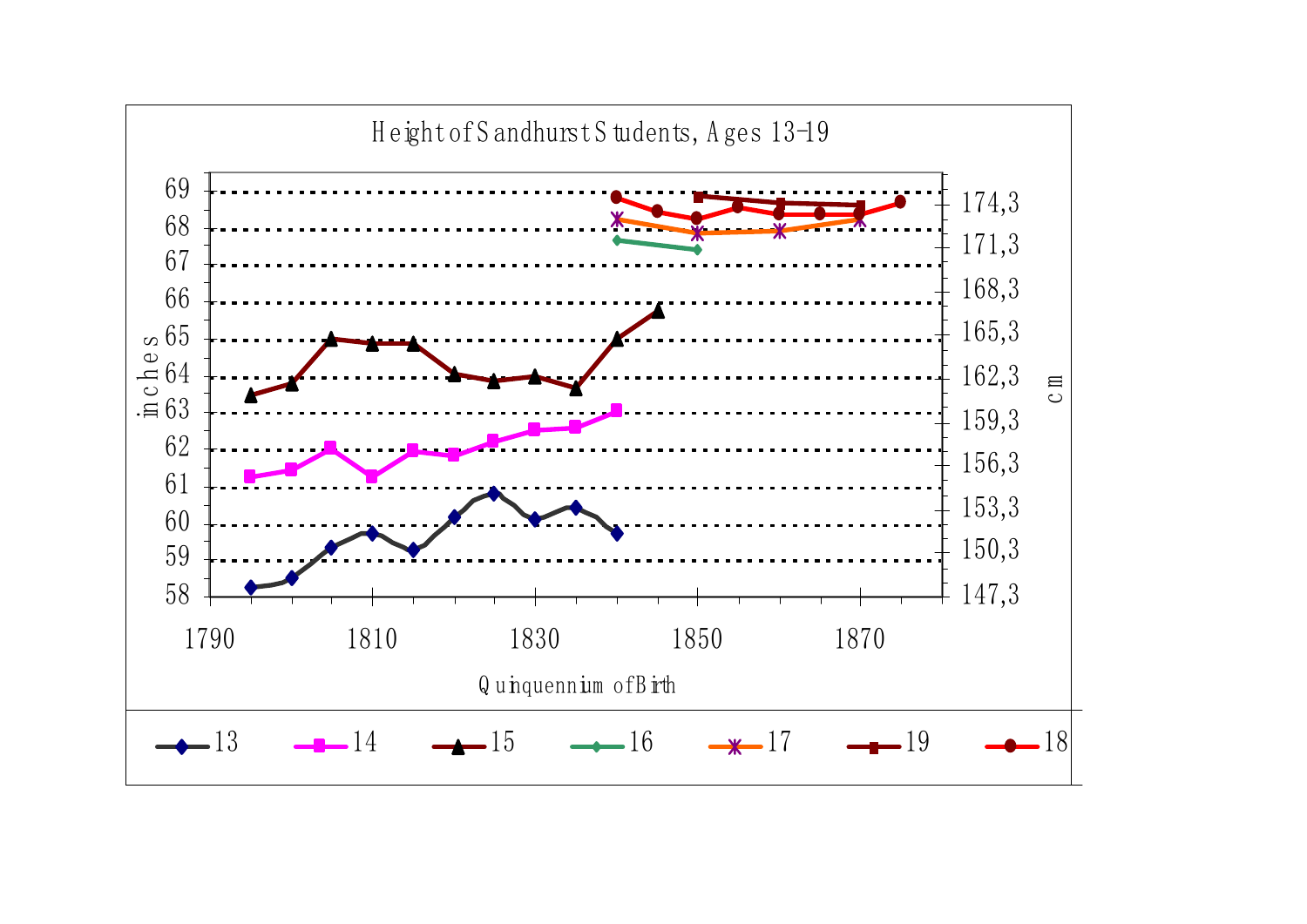![](_page_20_Figure_0.jpeg)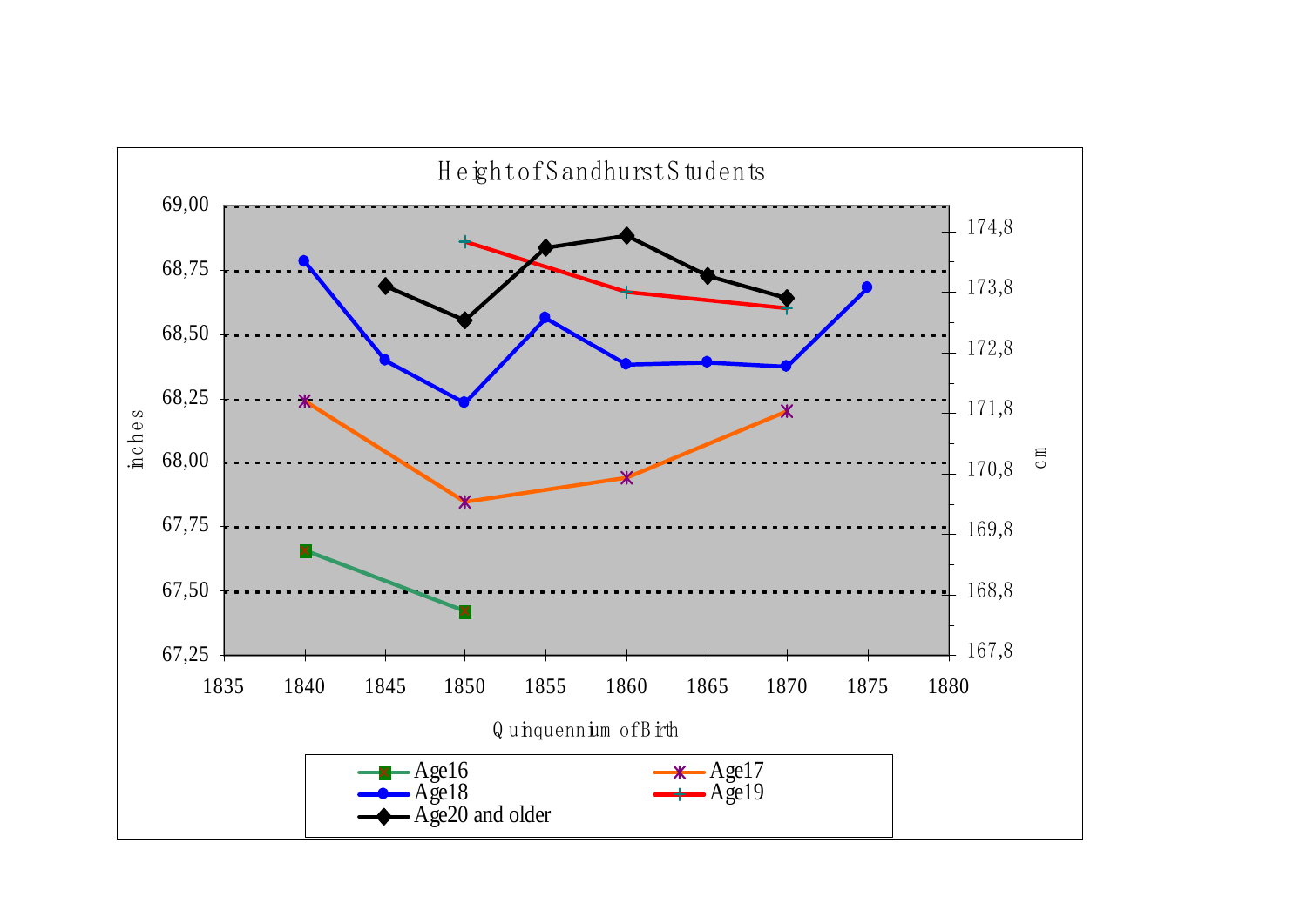![](_page_21_Figure_0.jpeg)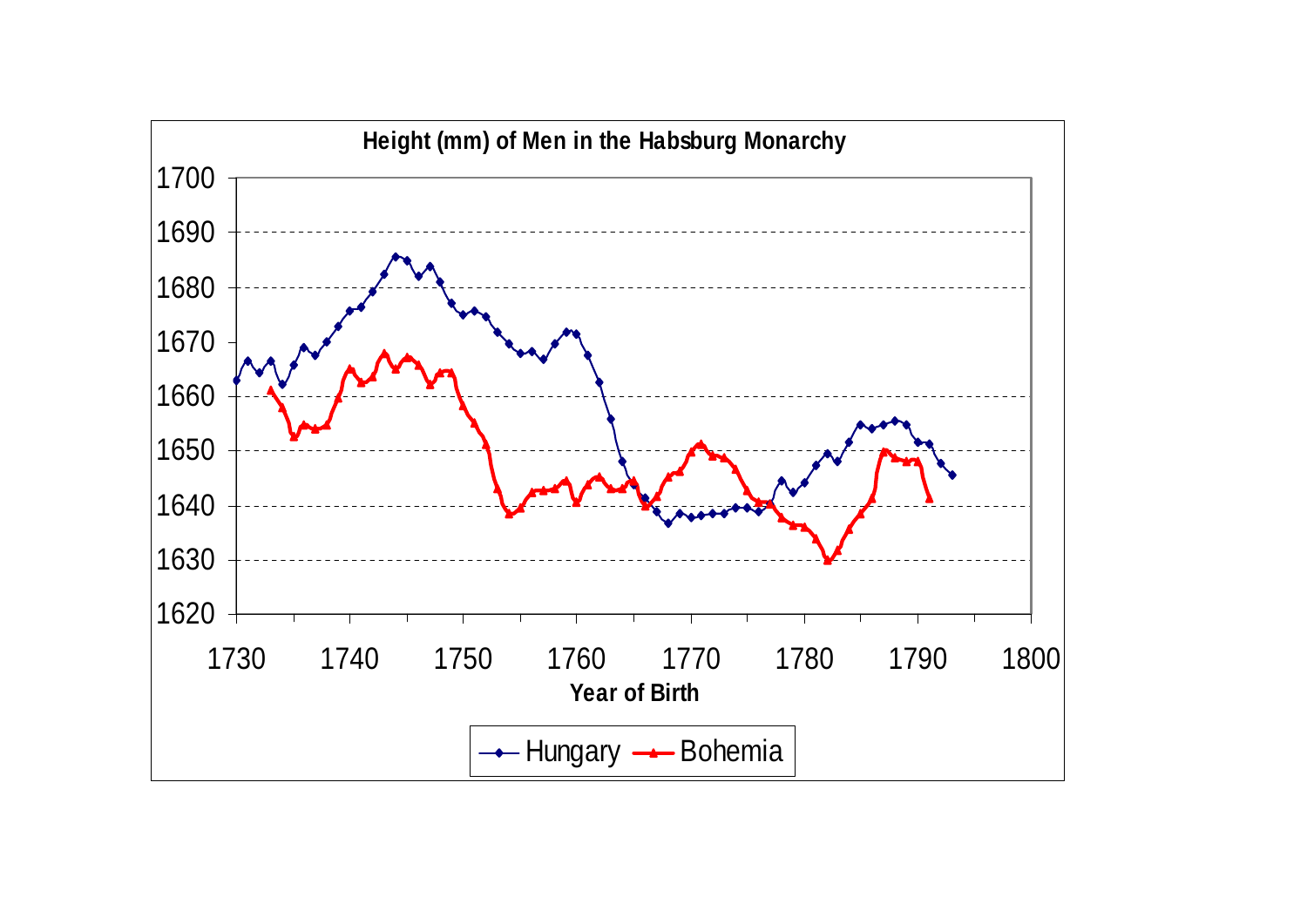![](_page_22_Figure_0.jpeg)

It took a long time to reach 18th c. maximum again. For Hungary it took from 1745 to 1870 or 125 years.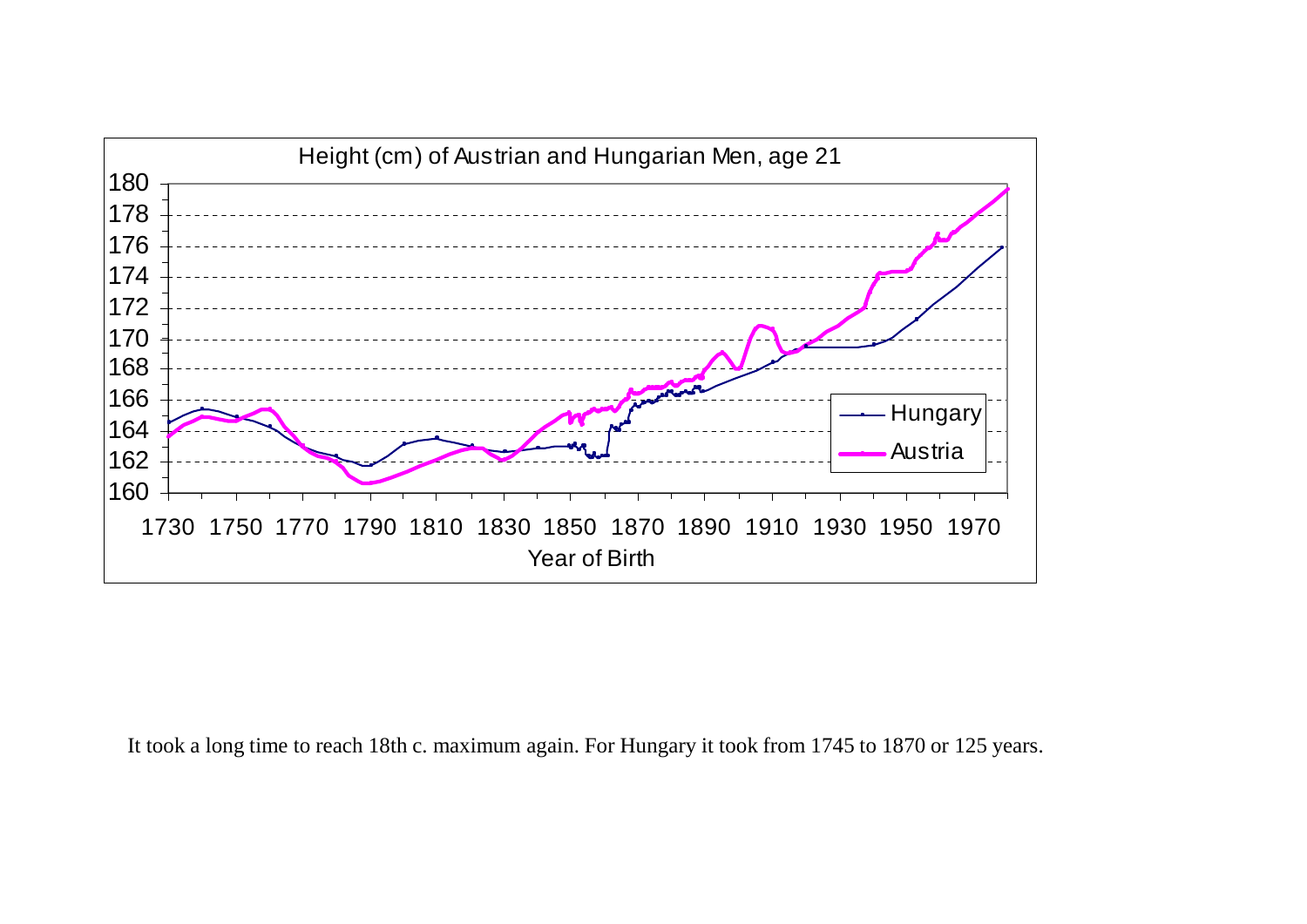• Convergence in heights in the Habsburg Monarchy in the 2nd half of the 19th century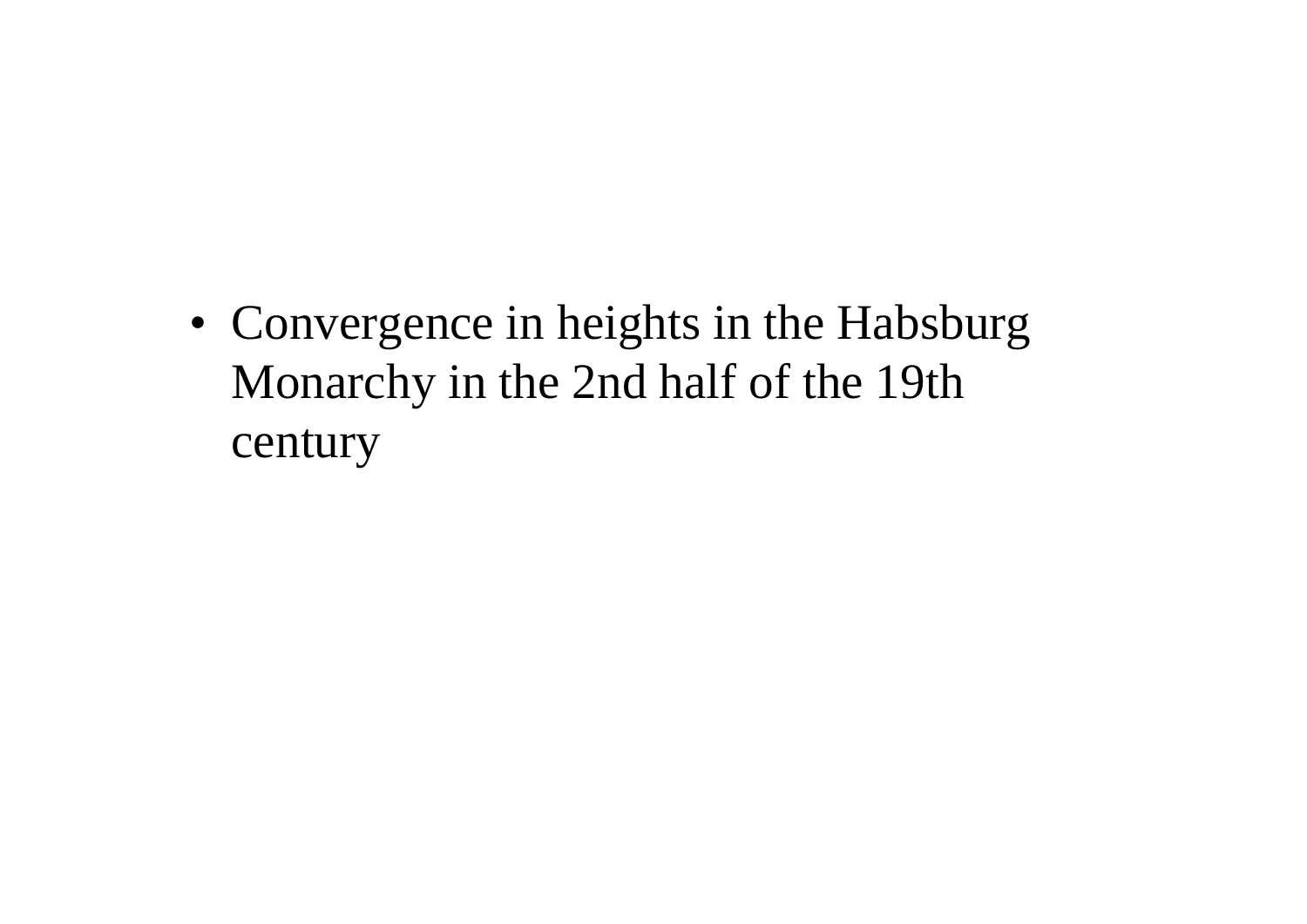![](_page_24_Figure_0.jpeg)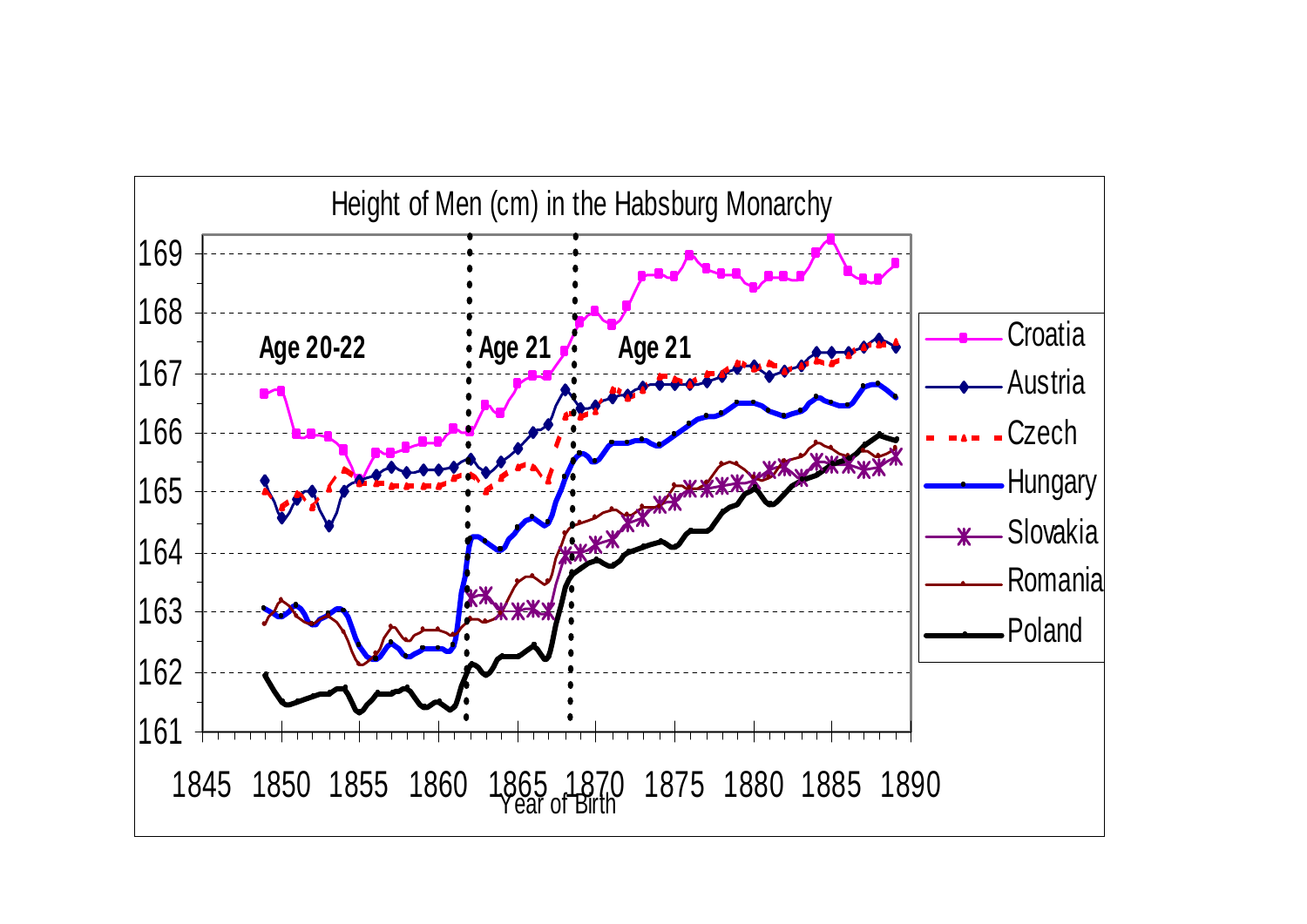# **Spatial Convergence**

![](_page_25_Figure_1.jpeg)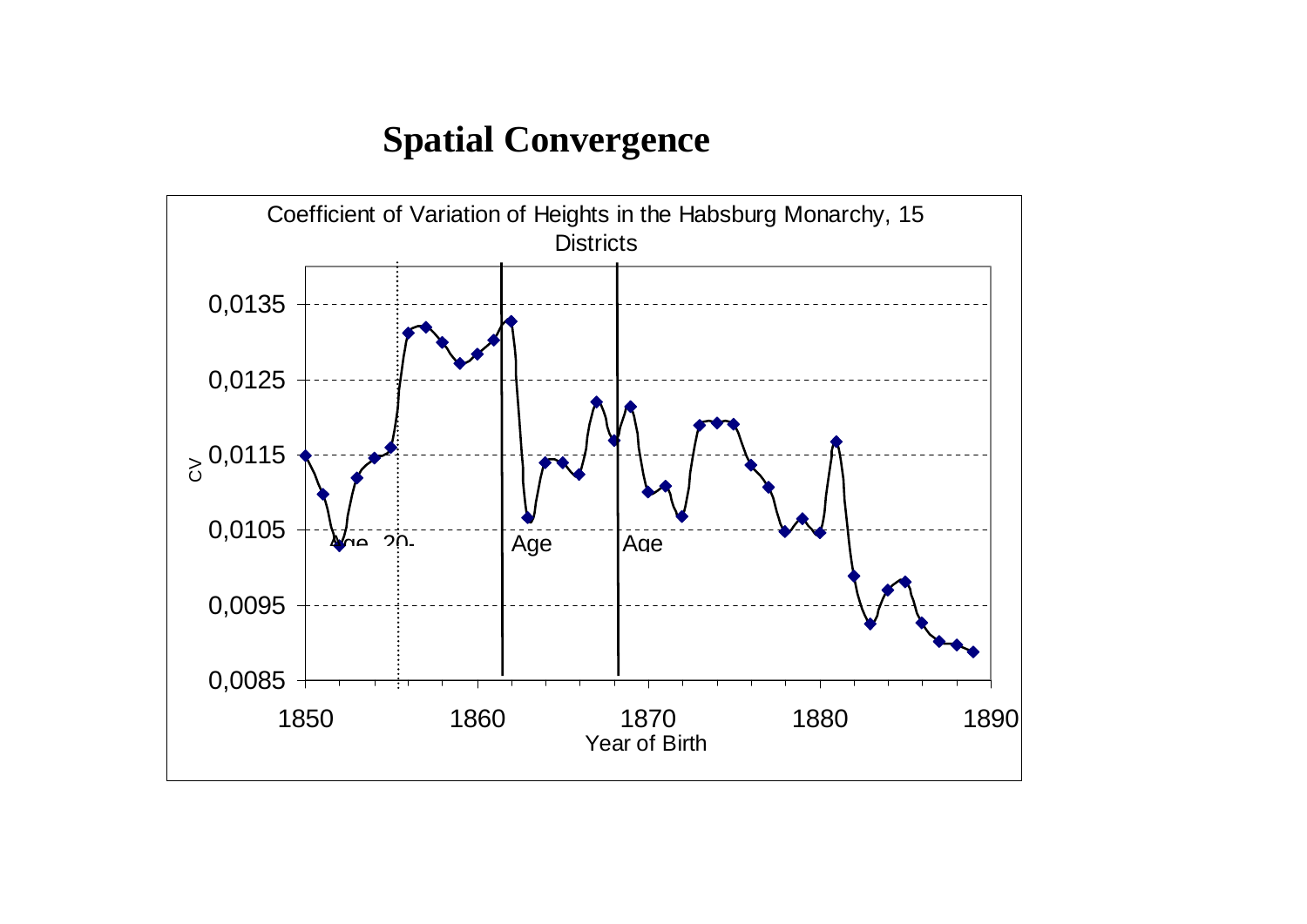The second convergence measure is referred to as  $\beta$ -convergence and is given by:

Eq. (1) 
$$
\Delta \ln H_{i,t-10} = \ln H_{i,t} - \ln H_{i,t-10} = \alpha + \lambda \ln H_{i,t-10} + \varepsilon_{i,t-10}
$$

The term " $\beta$ -convergence" is used in the growth literature, where  $\lambda = -(1-e^{-10\beta})$ , where  $\beta$  is the rate of convergence per annum:

$$
\beta = \frac{-\ln(1+\lambda)}{10}
$$

 $\beta = 0.014$  (1869-1879)  $\rightarrow$  1.4% of the gap between current height and the final level of height was eliminated annually. about half of the gap would be eliminated in 50 years

 $\beta = 0.021$  (1879-1889) 2.1% of the gap between current height and the final level of height was eliminated annually about  $2/3$  of the gap would be eliminated in 50 years.  $[1]$ 

These values are comparable to the  $\beta$ -convergence rate estimated for Japan: 0.022 (1893-1913) (Bassino 2006, 80),

and are somewhat faster than the rate of convergence of income estimated across U.S. states: 0.0101 for 1880-1900 (Barro and Sala-i-Martin 1995, 388).

 $\ln$  Share of gap not yet eliminated = 100/e<sup> $\beta$ t</sup>, or (ln(2))/ $\beta$  = t – t is the time needed to eliminate half the gap

(Barro and Sala-i-Martin, 1992, 230 1995, 387)  $\lambda$  is estimated for a decade.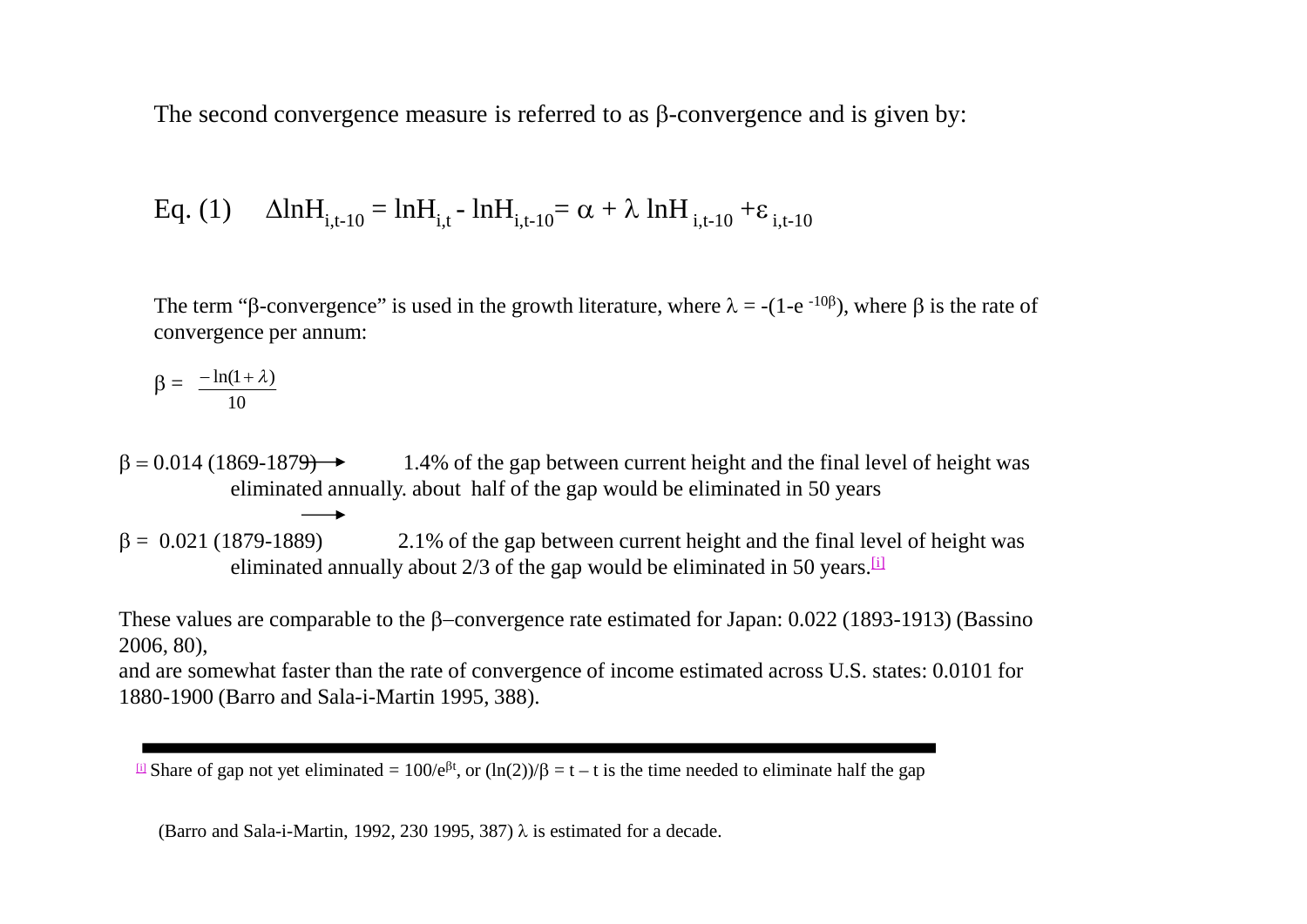• However, the rate of convergence among the peripheral districts was faster: 1869-89 of 10.7%; that means that at that rate the half-life of the gap would have been only 6.5 years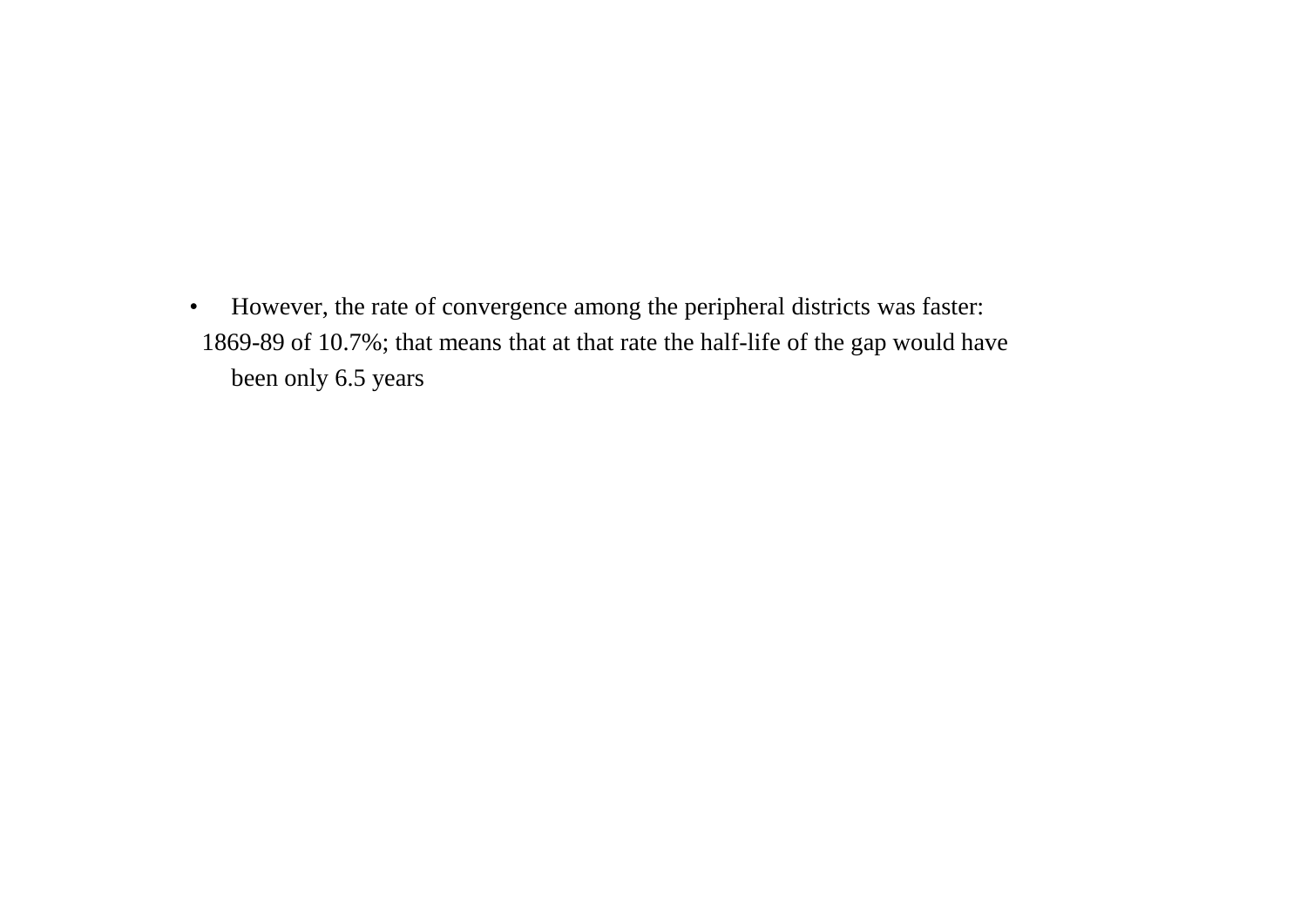![](_page_28_Figure_0.jpeg)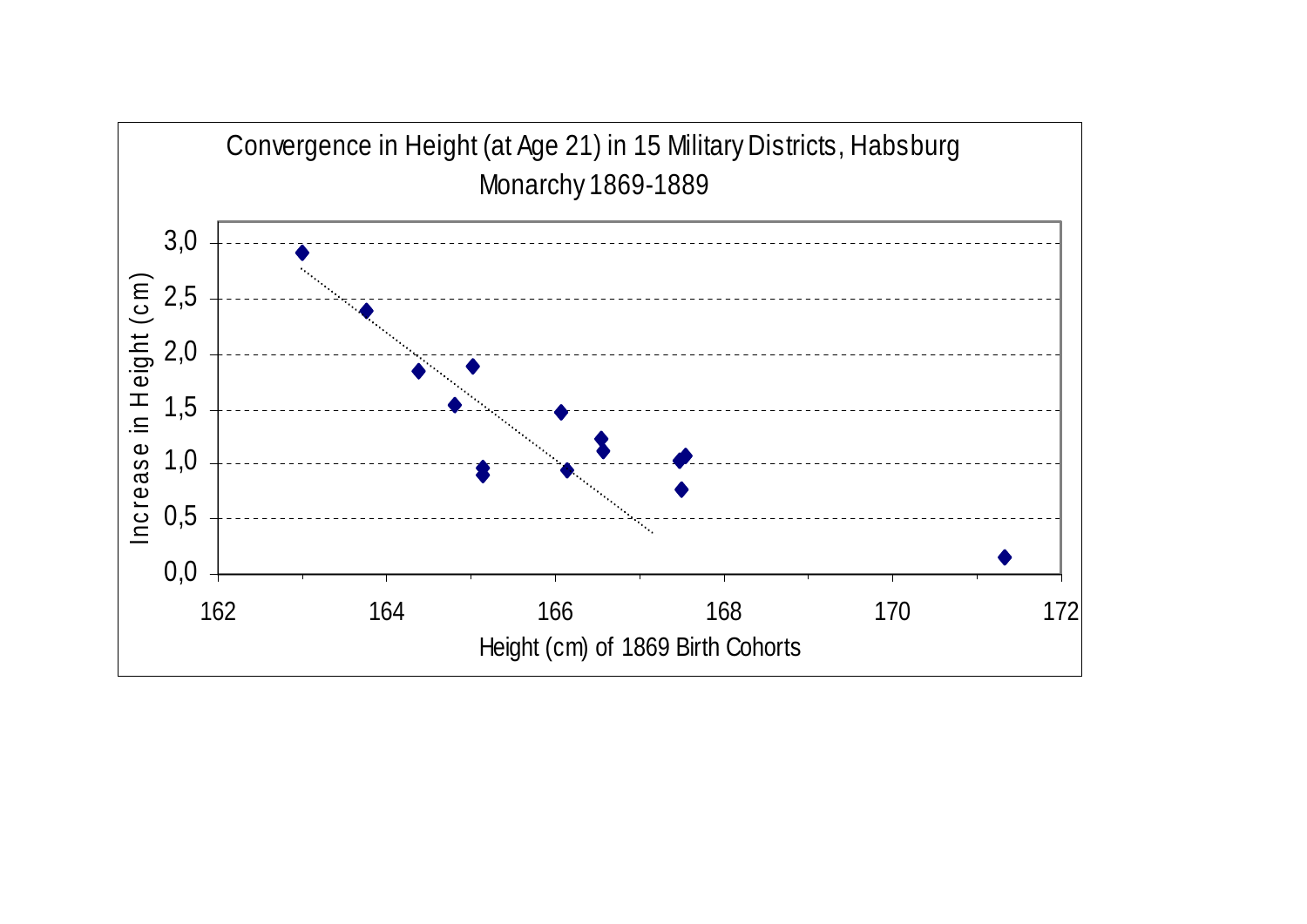![](_page_29_Figure_0.jpeg)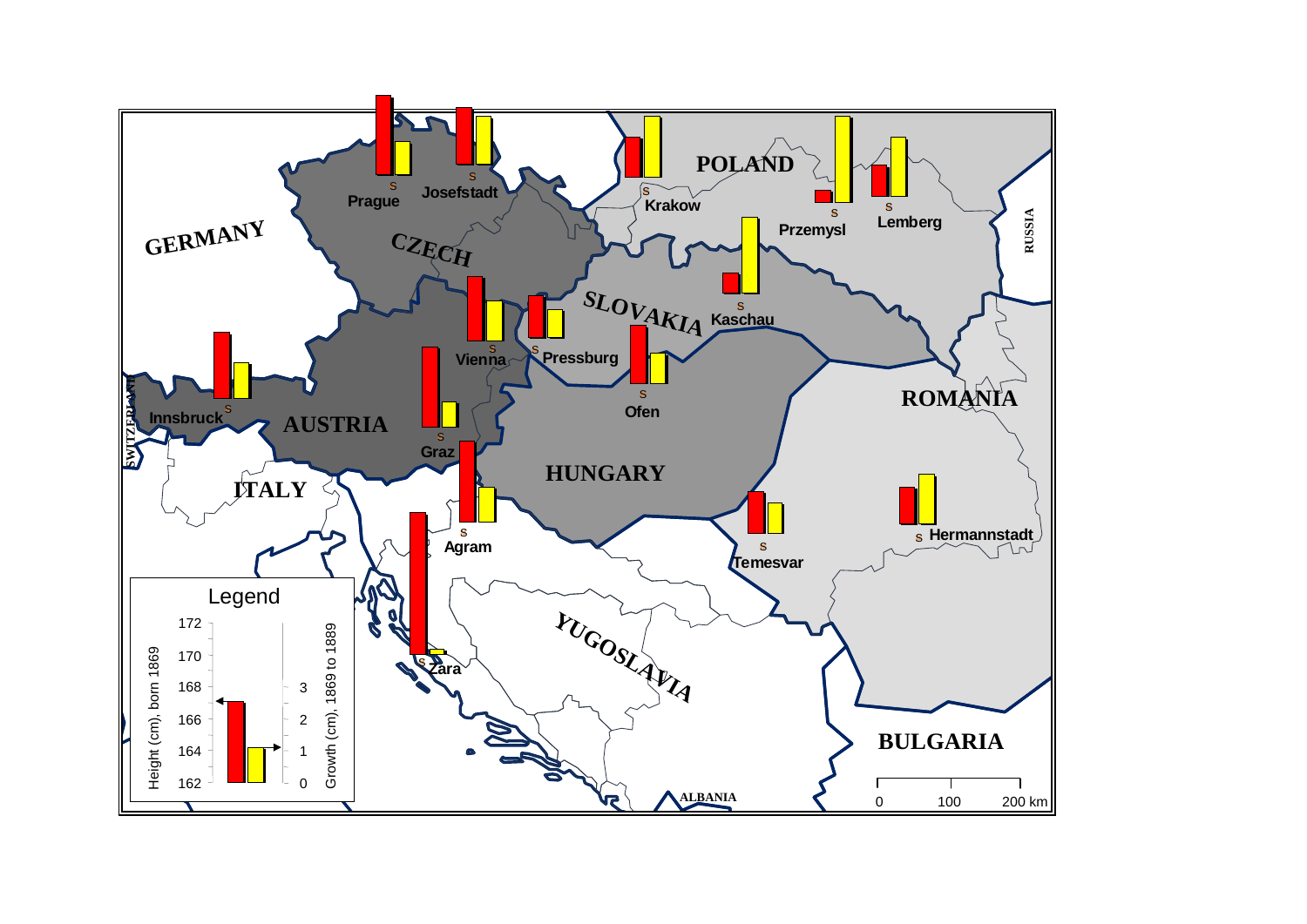![](_page_30_Figure_0.jpeg)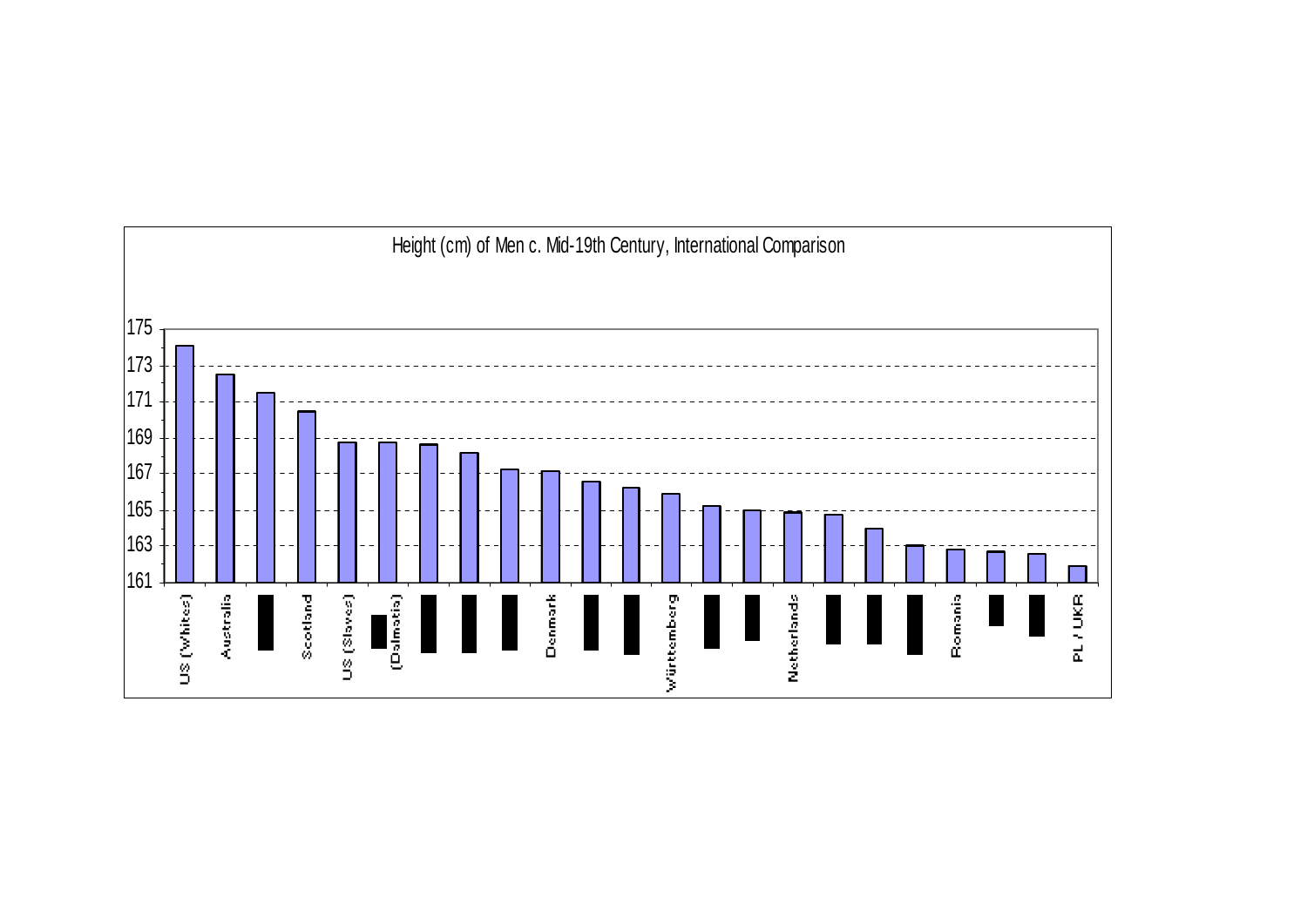#### Part III:

From the Tallest to one of the Fattest, the fate of the American Population in the 20th c.

![](_page_31_Figure_2.jpeg)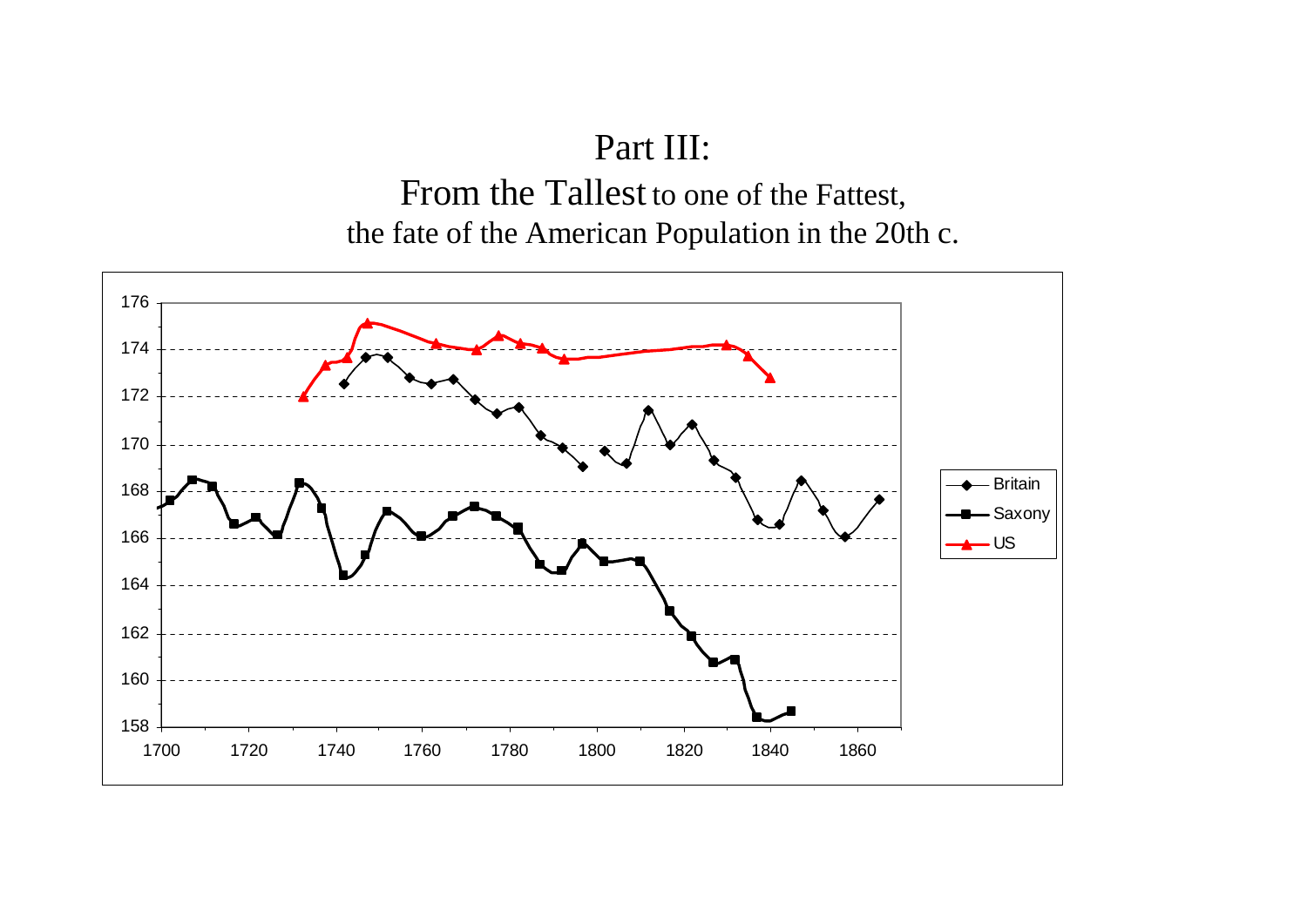![](_page_32_Figure_0.jpeg)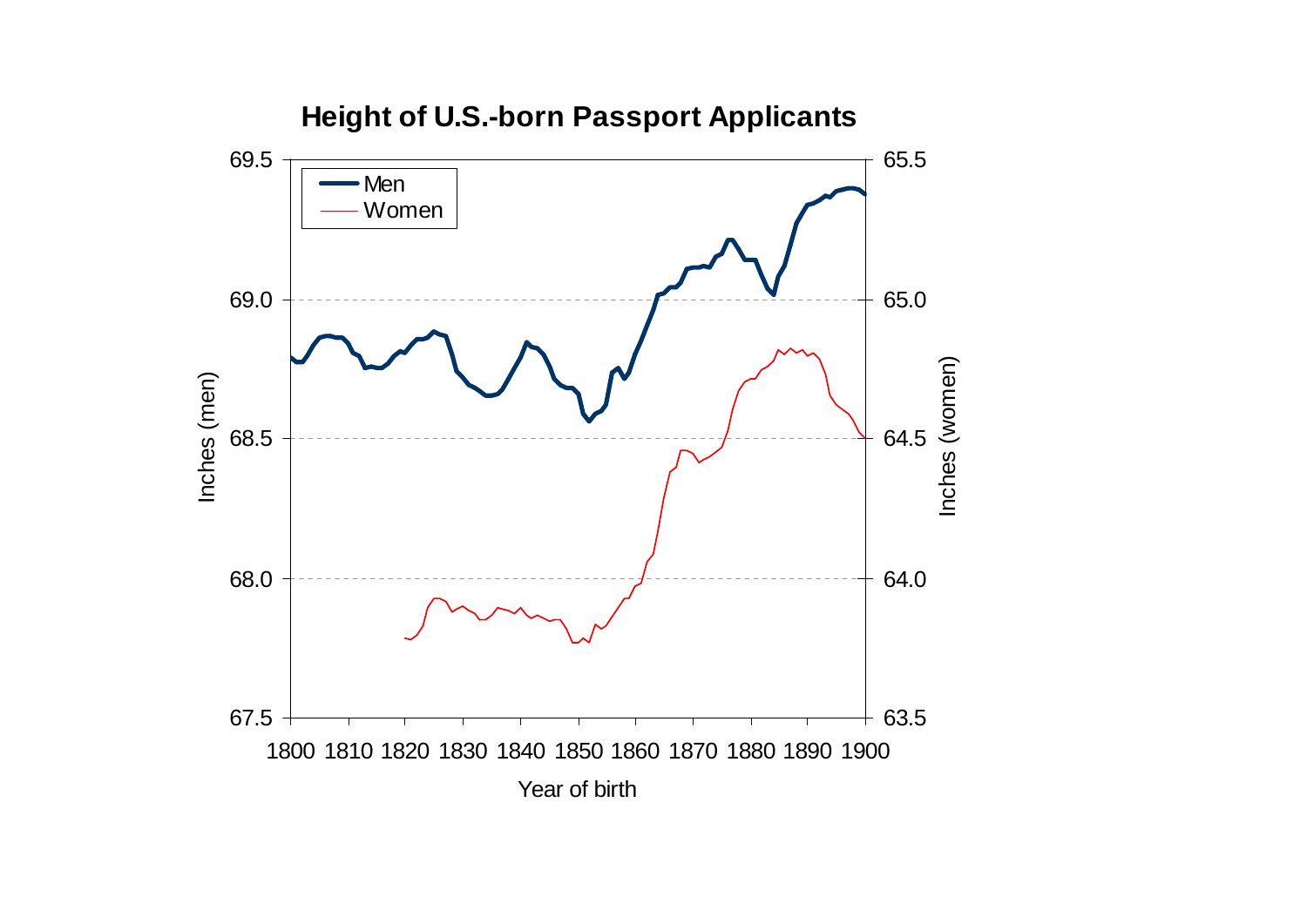# **The antebellum puzzle: Height of men by birth cohort and male life expectancy at age 10.**

![](_page_33_Figure_1.jpeg)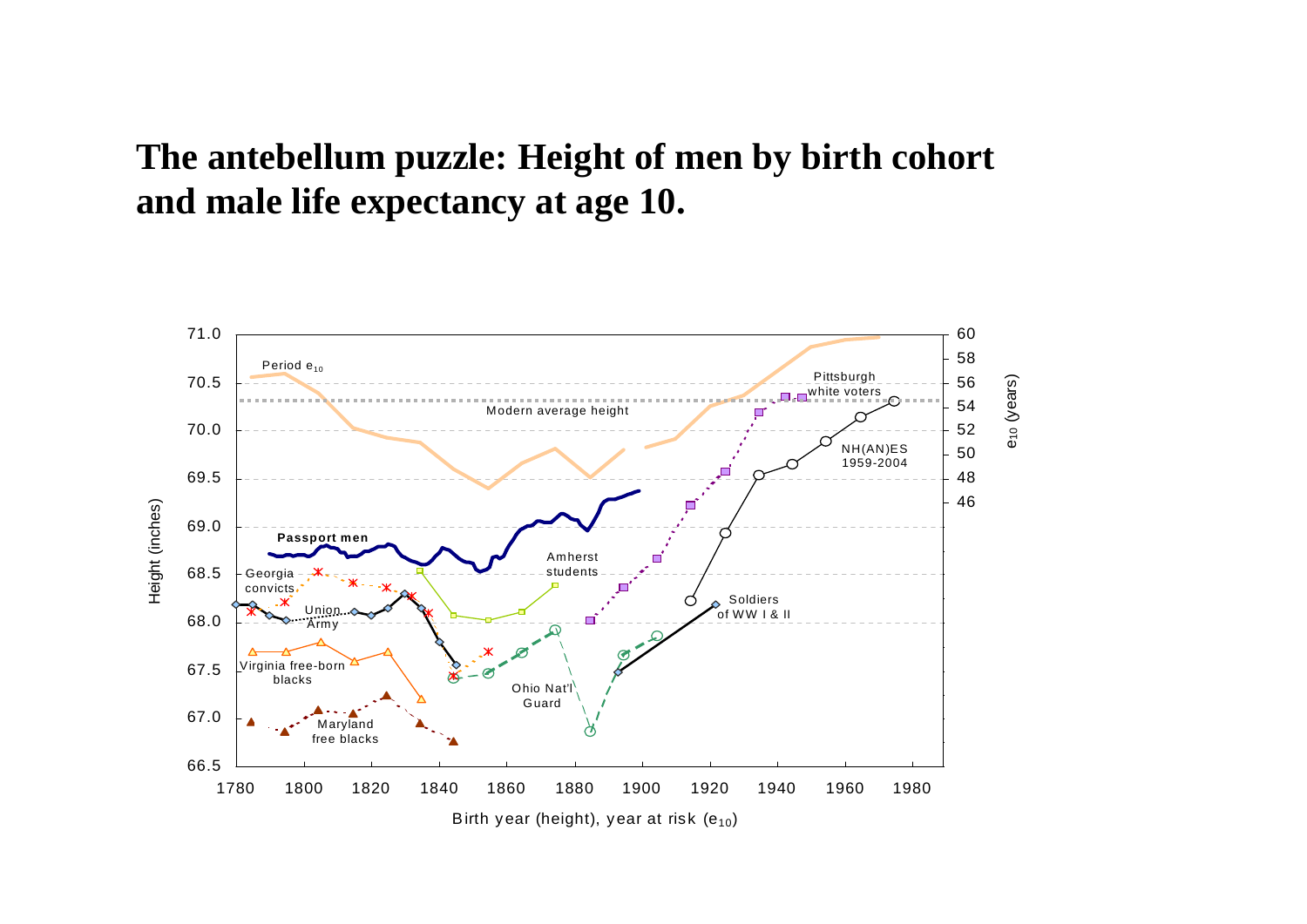![](_page_34_Figure_0.jpeg)

![](_page_34_Figure_1.jpeg)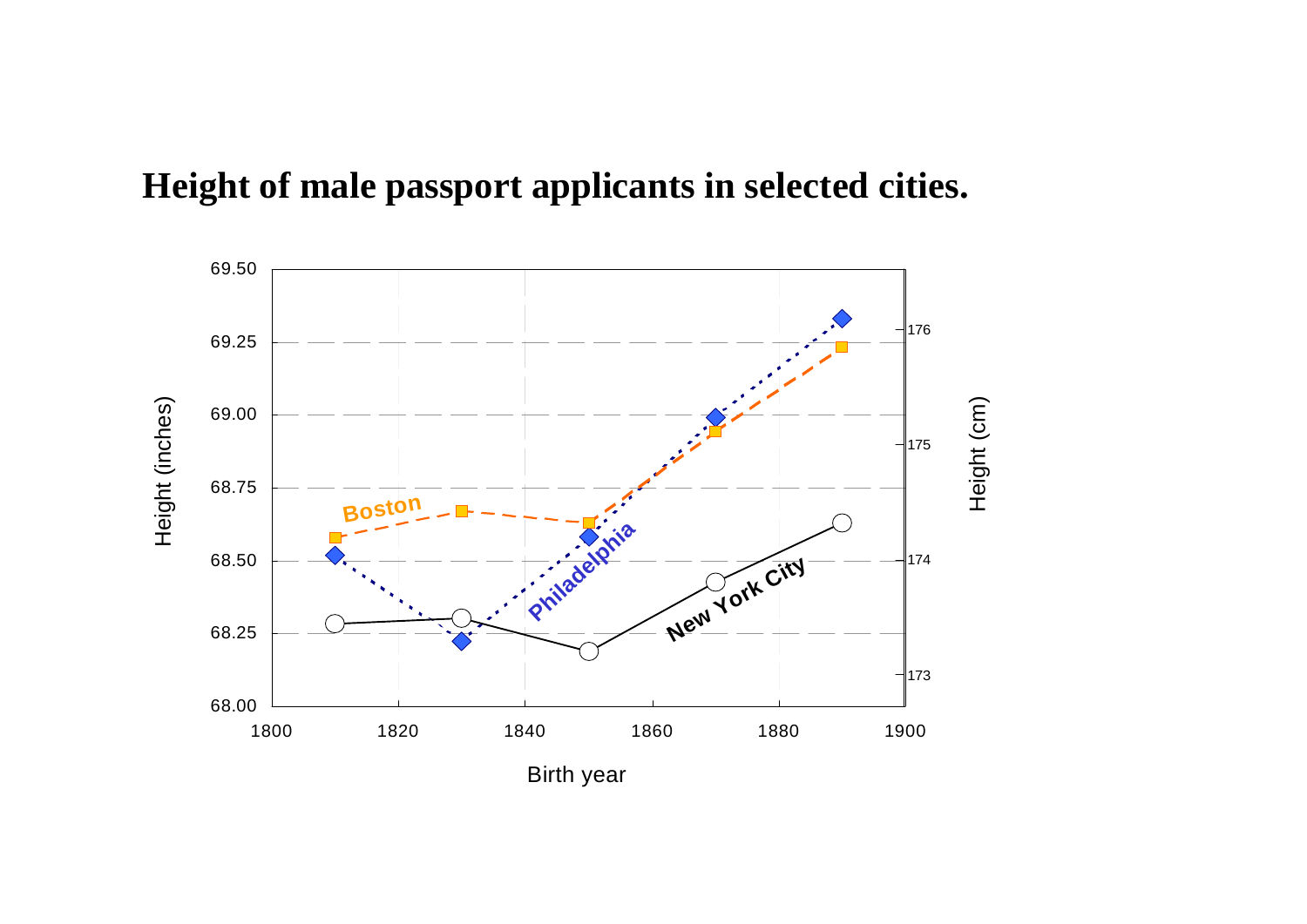# **Height of male passport applicants by distance to major cities.**

![](_page_35_Figure_1.jpeg)

Birth year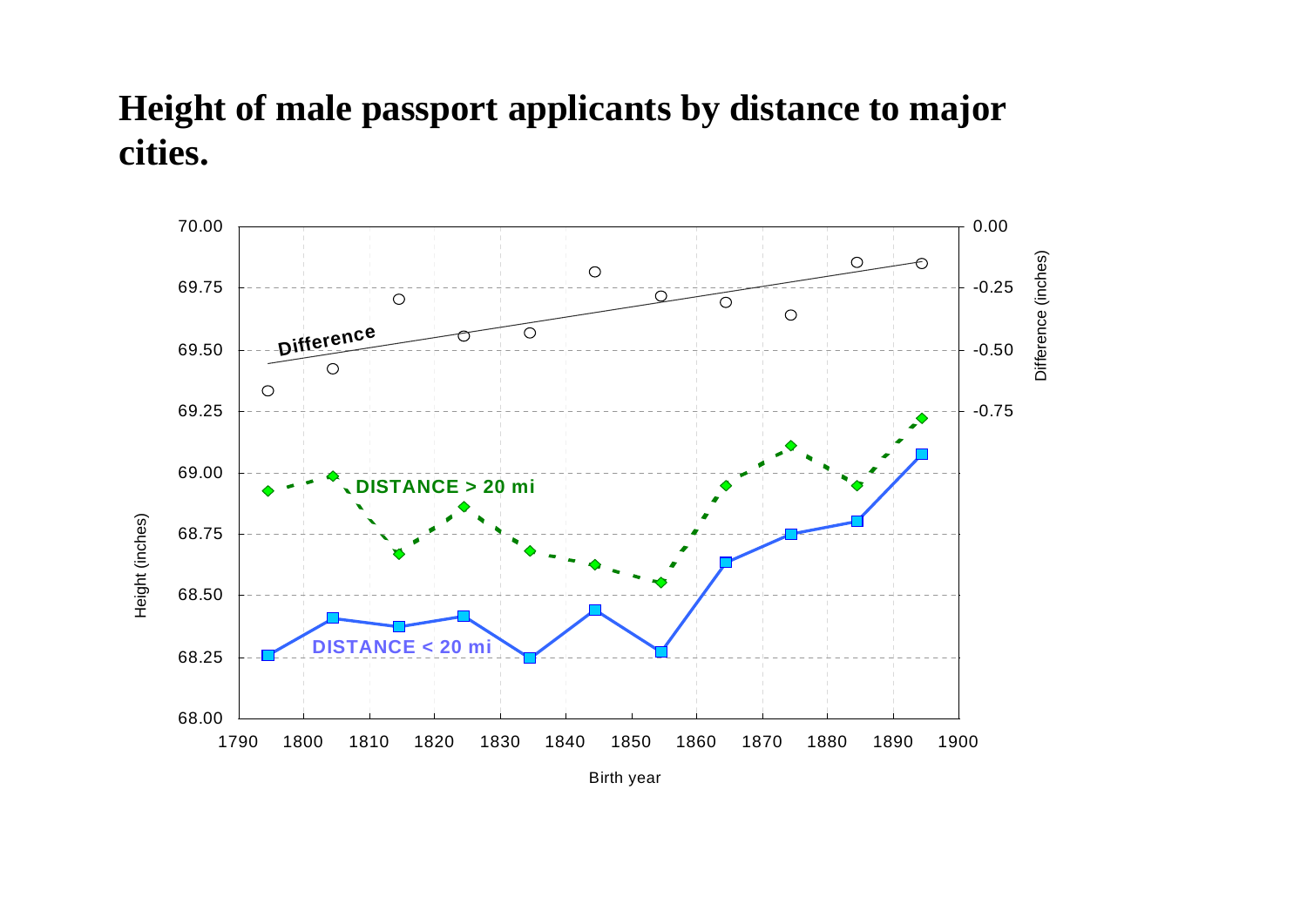### **Comparison of trends in height of passport applicants.**

![](_page_36_Figure_1.jpeg)

Birth year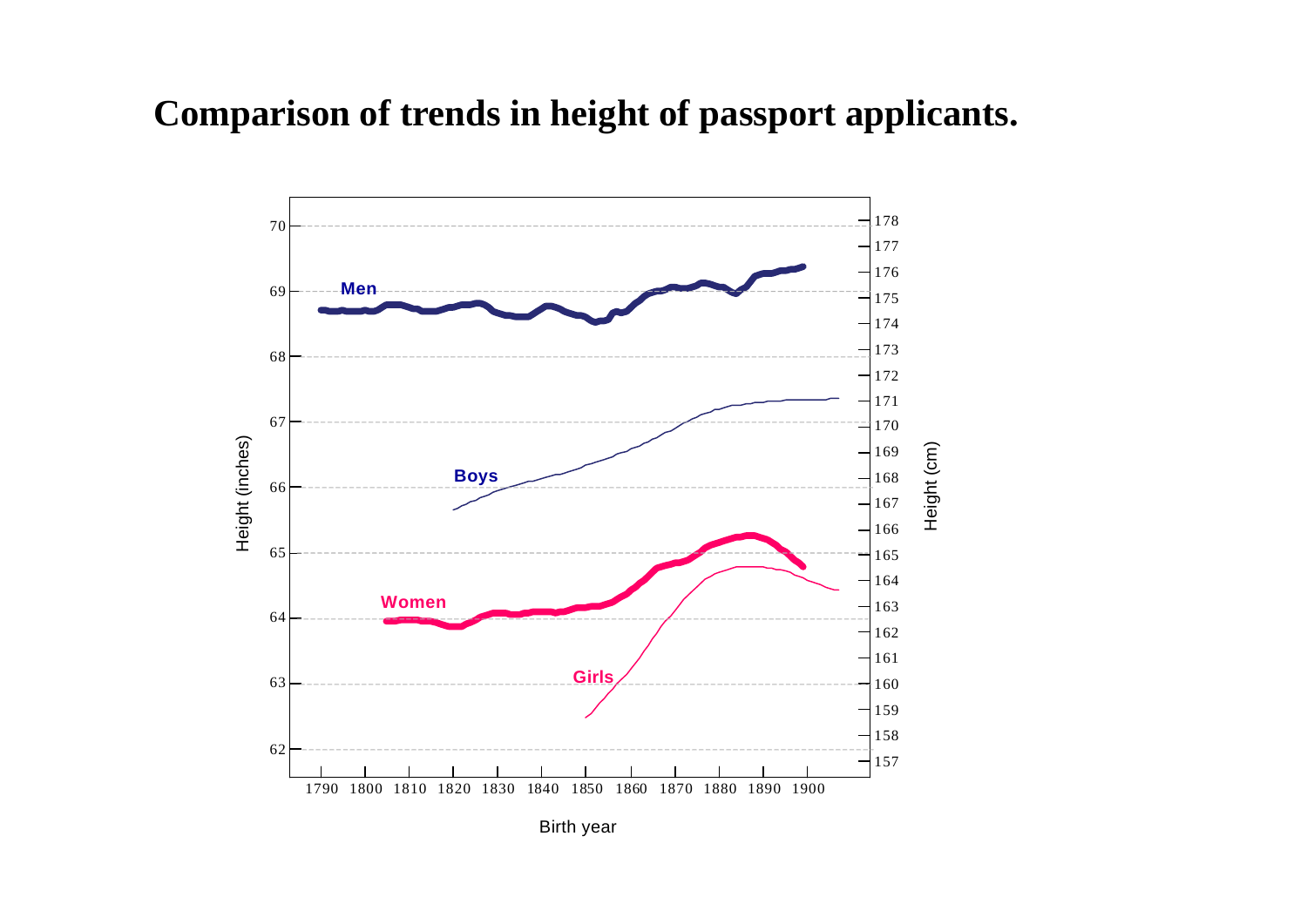![](_page_37_Figure_0.jpeg)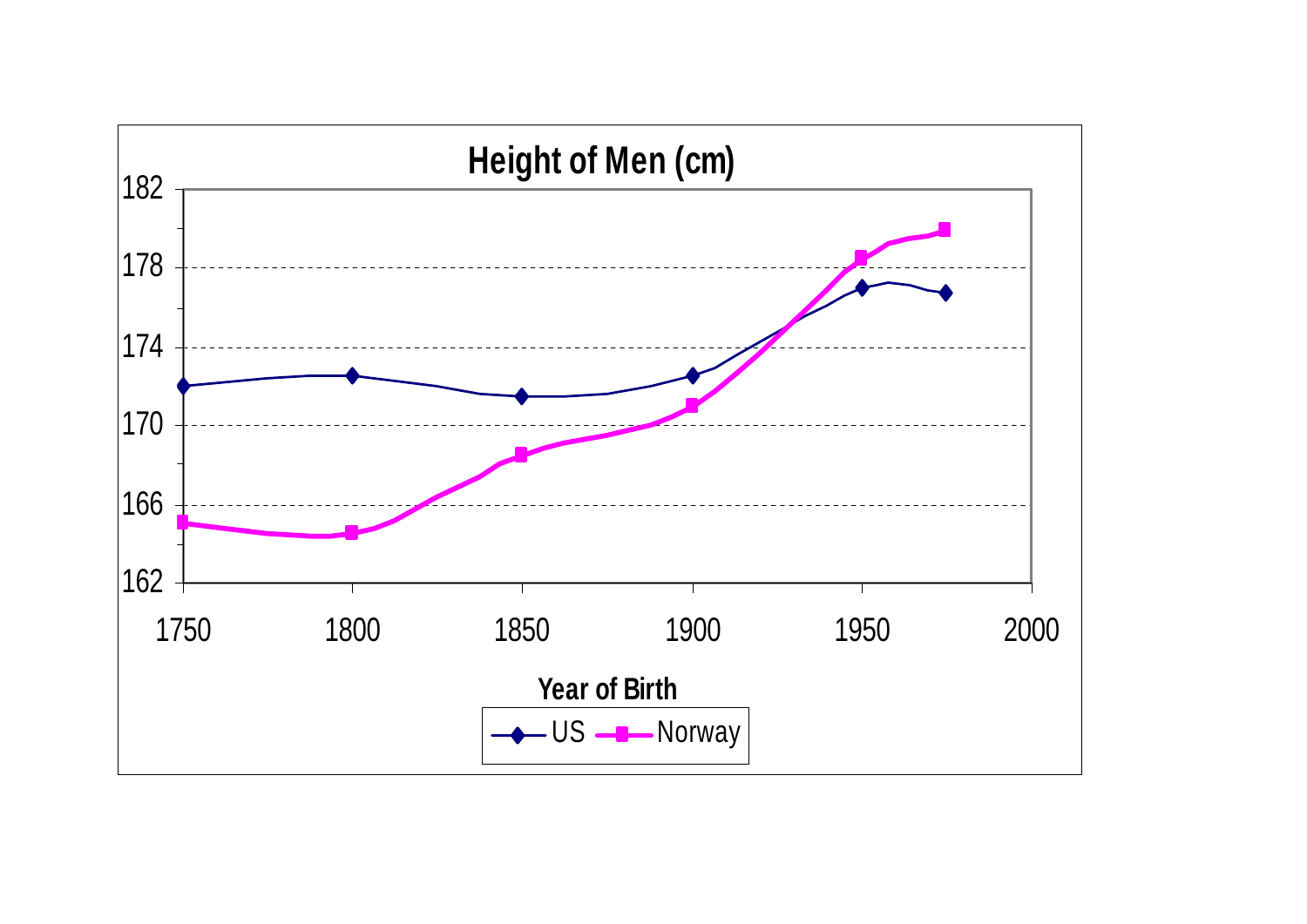Height by birth cohort for U.S. born adults

![](_page_38_Figure_1.jpeg)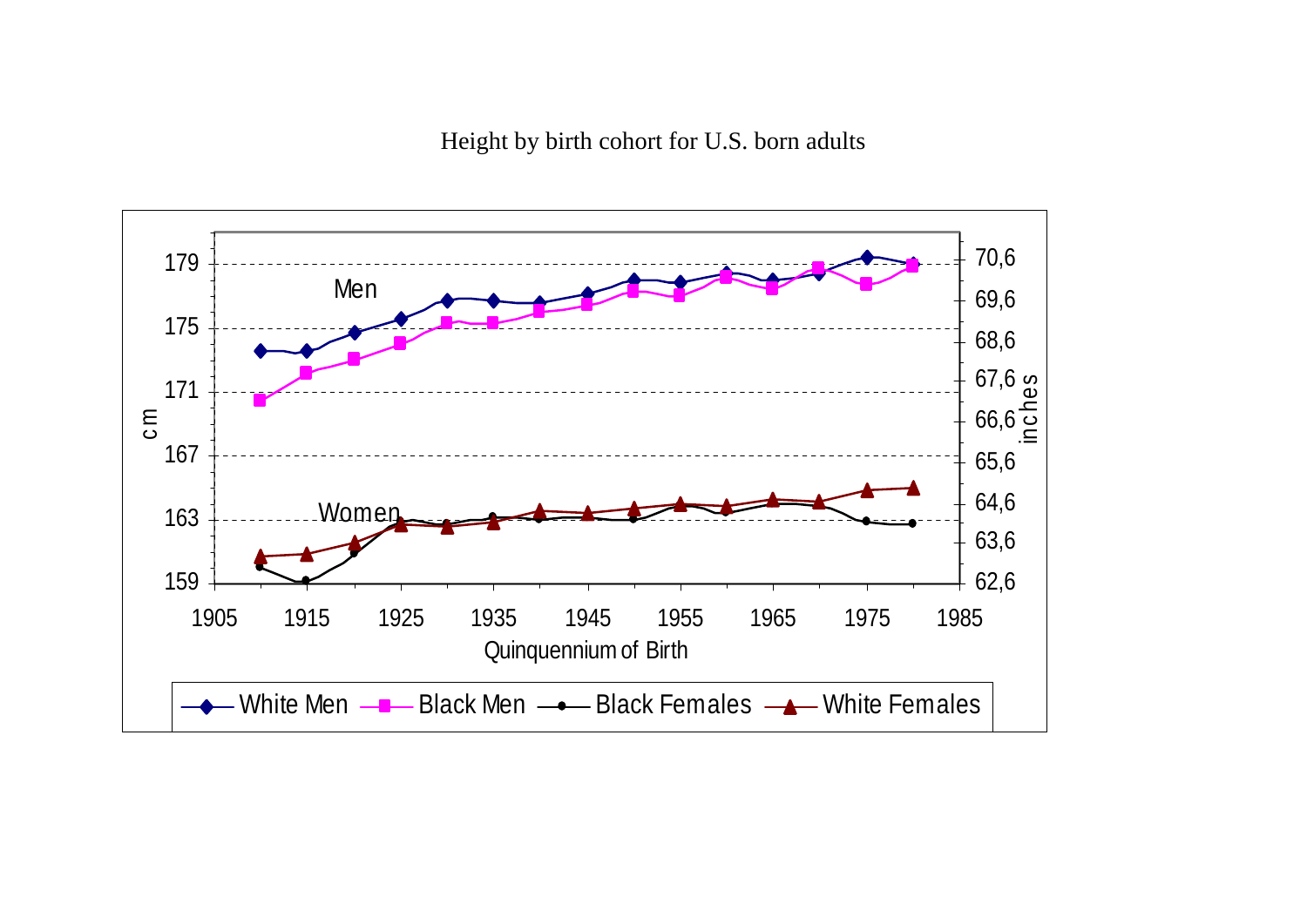![](_page_39_Figure_0.jpeg)

Americans were the tallest in the world for two centuries They are now shorter than most Western- and Northern European populations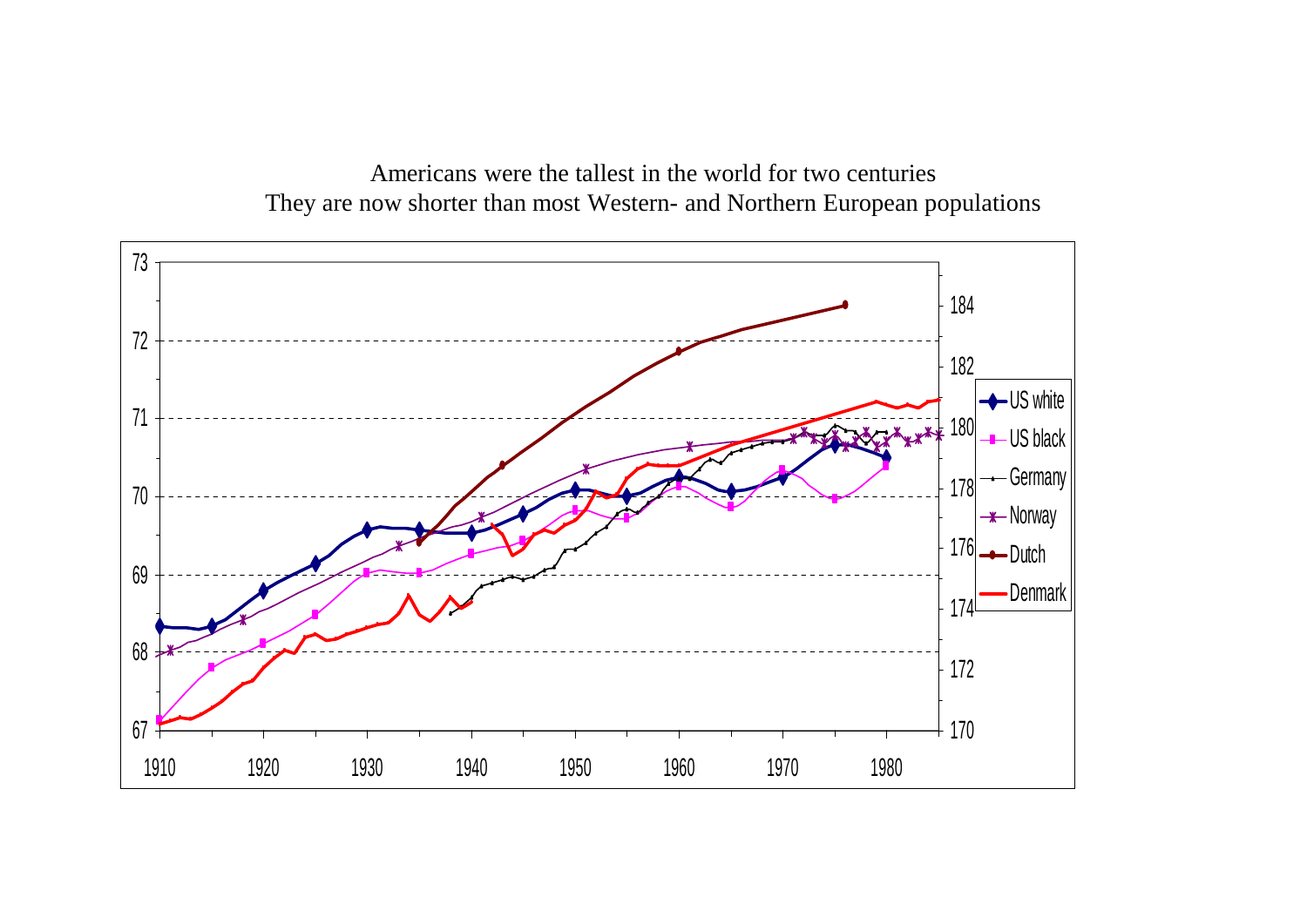![](_page_40_Figure_0.jpeg)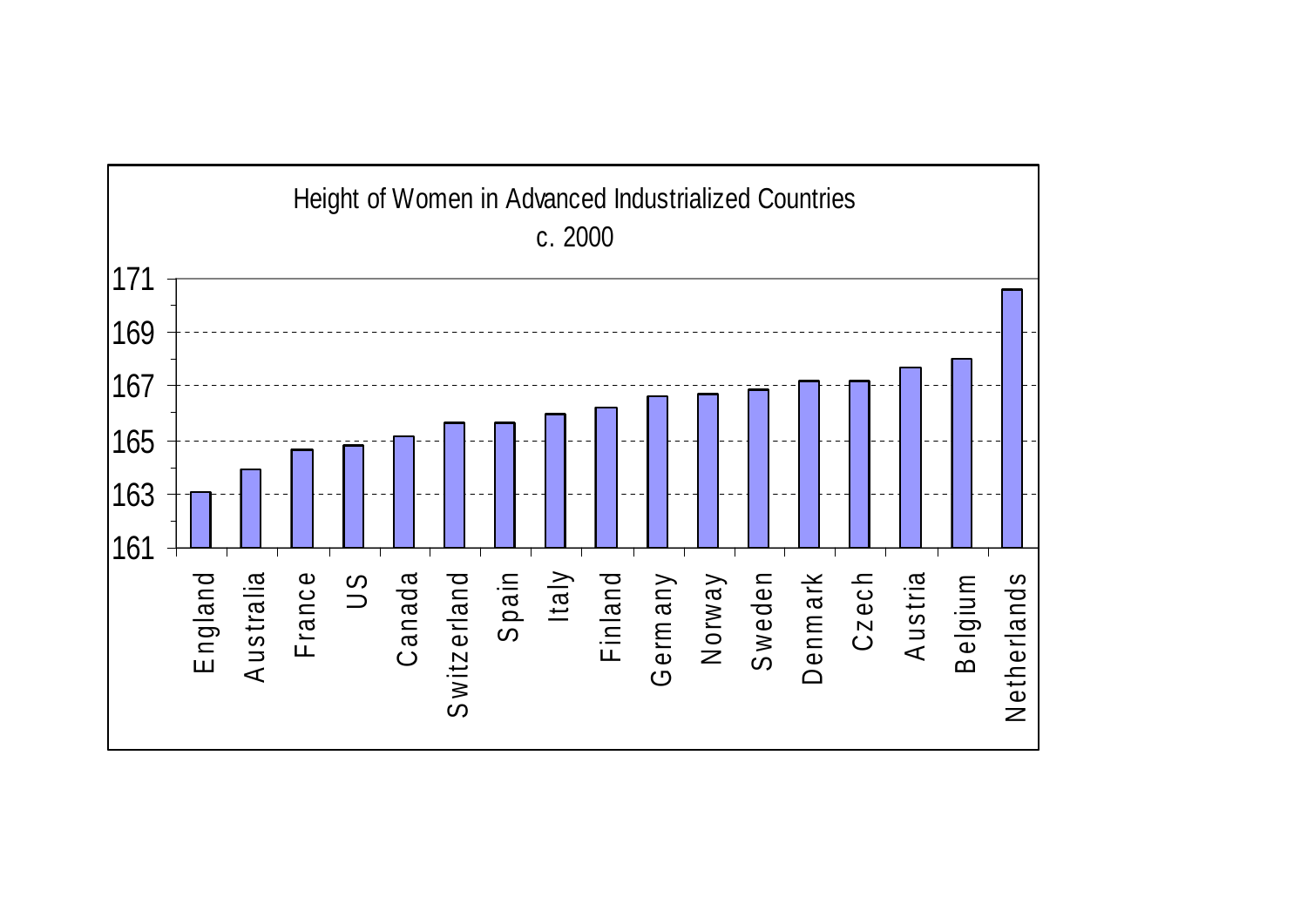![](_page_41_Figure_0.jpeg)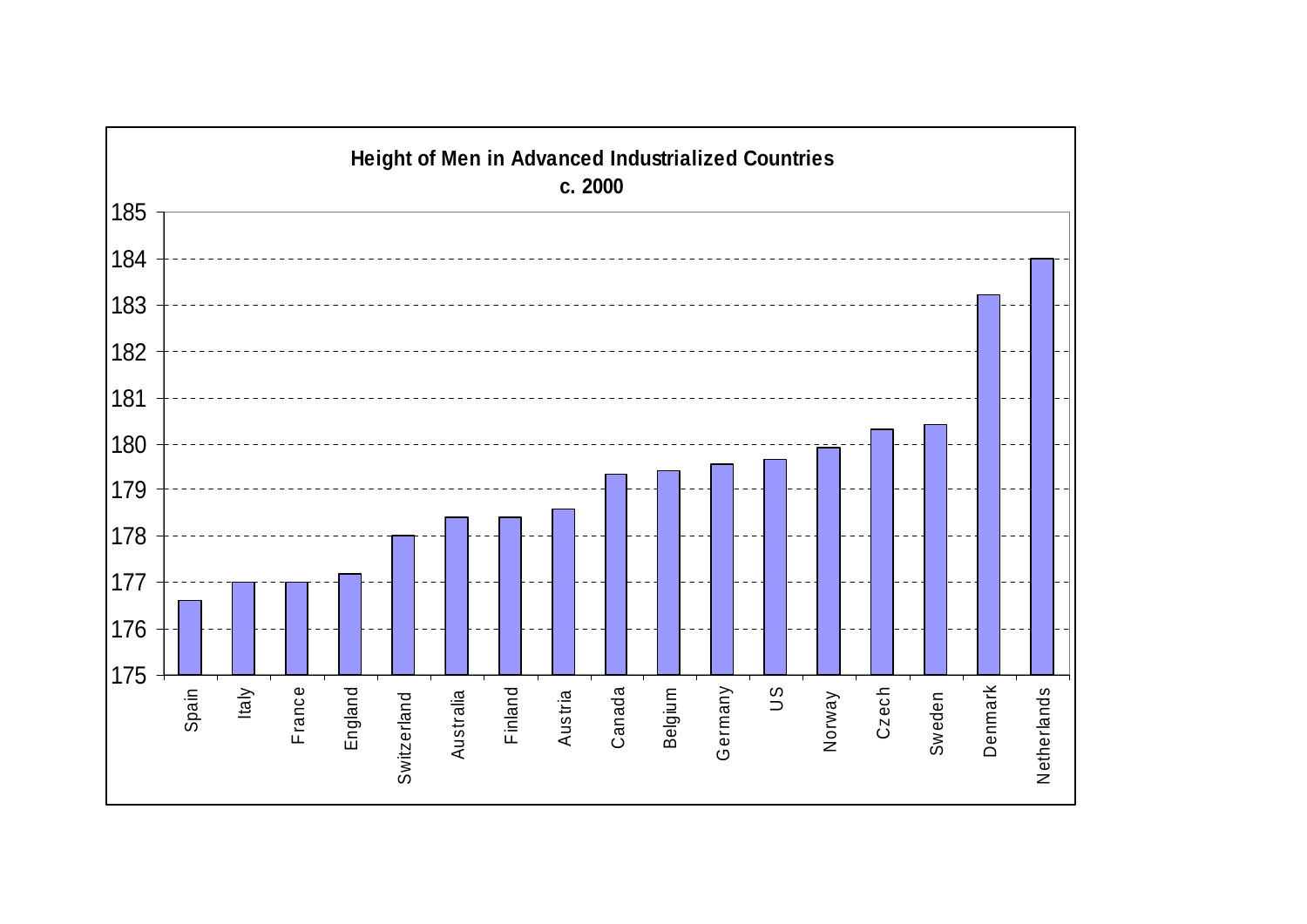![](_page_42_Figure_0.jpeg)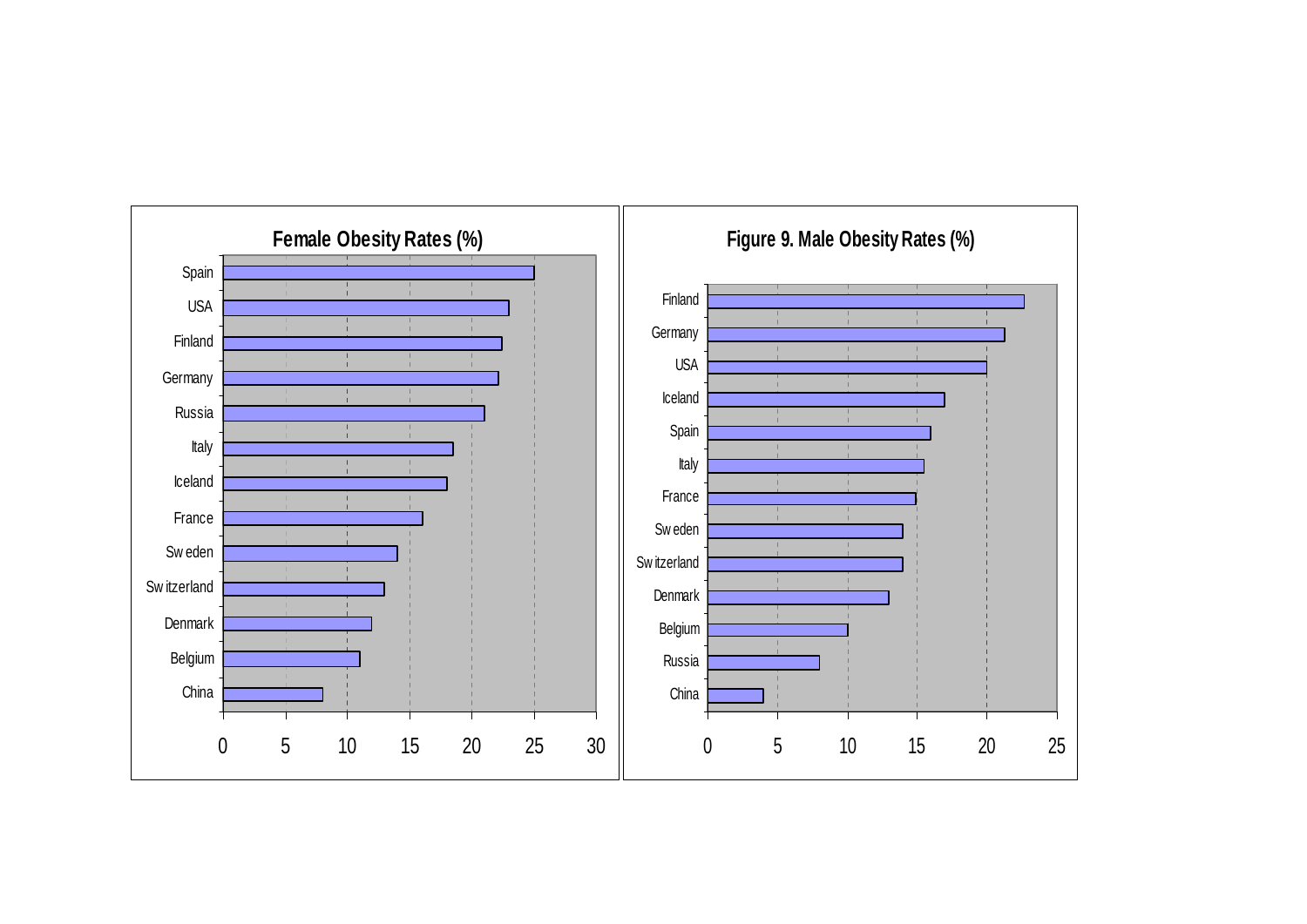![](_page_43_Figure_0.jpeg)